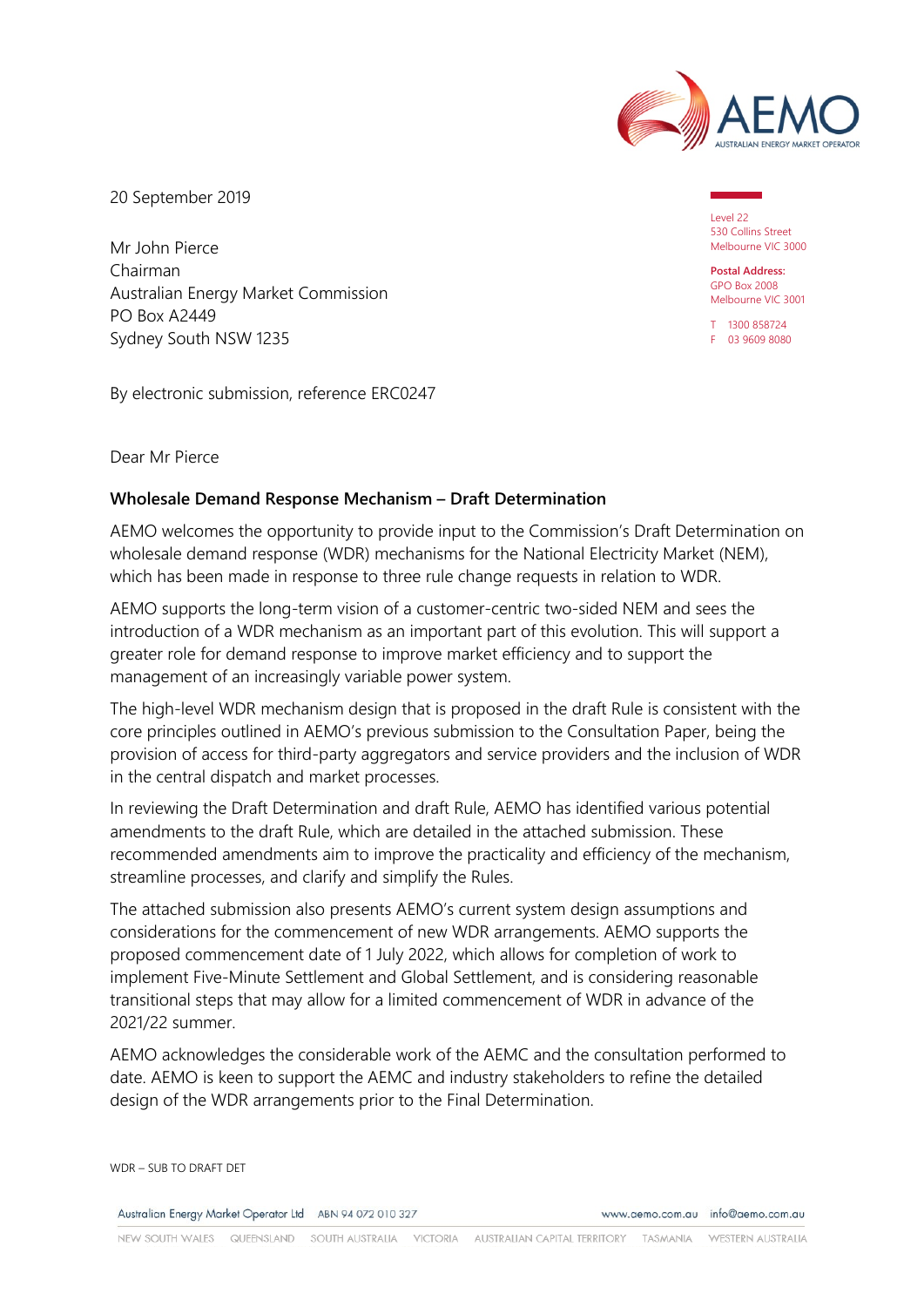

If you would like to discuss the contents of this submission further, please do not hesitate to contact Kevin Ly, Group Manager - Regulation on Kevin.Ly@aemo.com.au.

Yours sincerely,

Peter Geers Chief Strategy & Markets Officer

Attachments: Wholesale Demand Response Draft Determination Consultation Response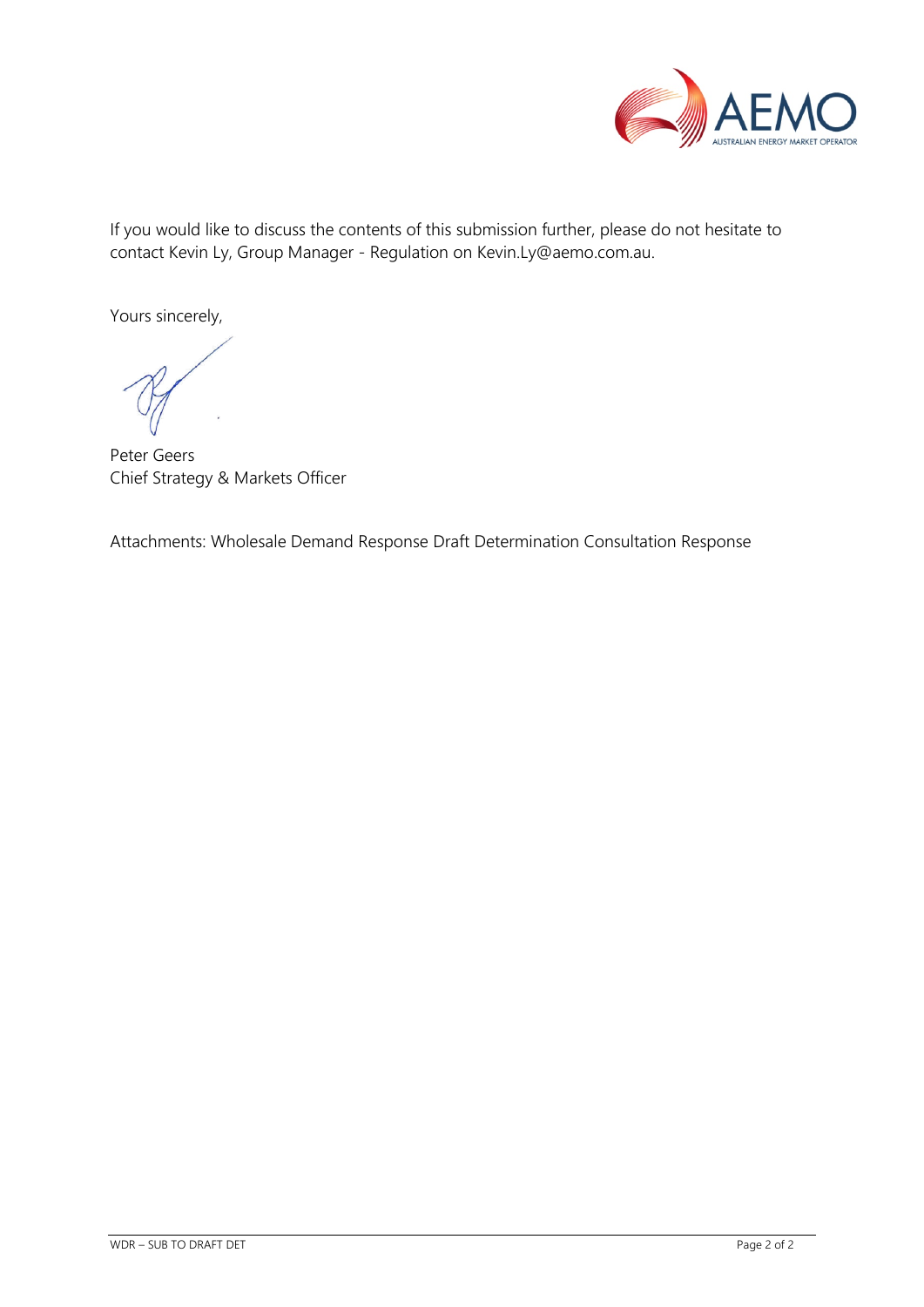

## Wholesale Demand Response Draft Determination Consultation Response

## **September 2019**

Submission to the AEMC's Wholesale Demand Response Mechanism Rule Change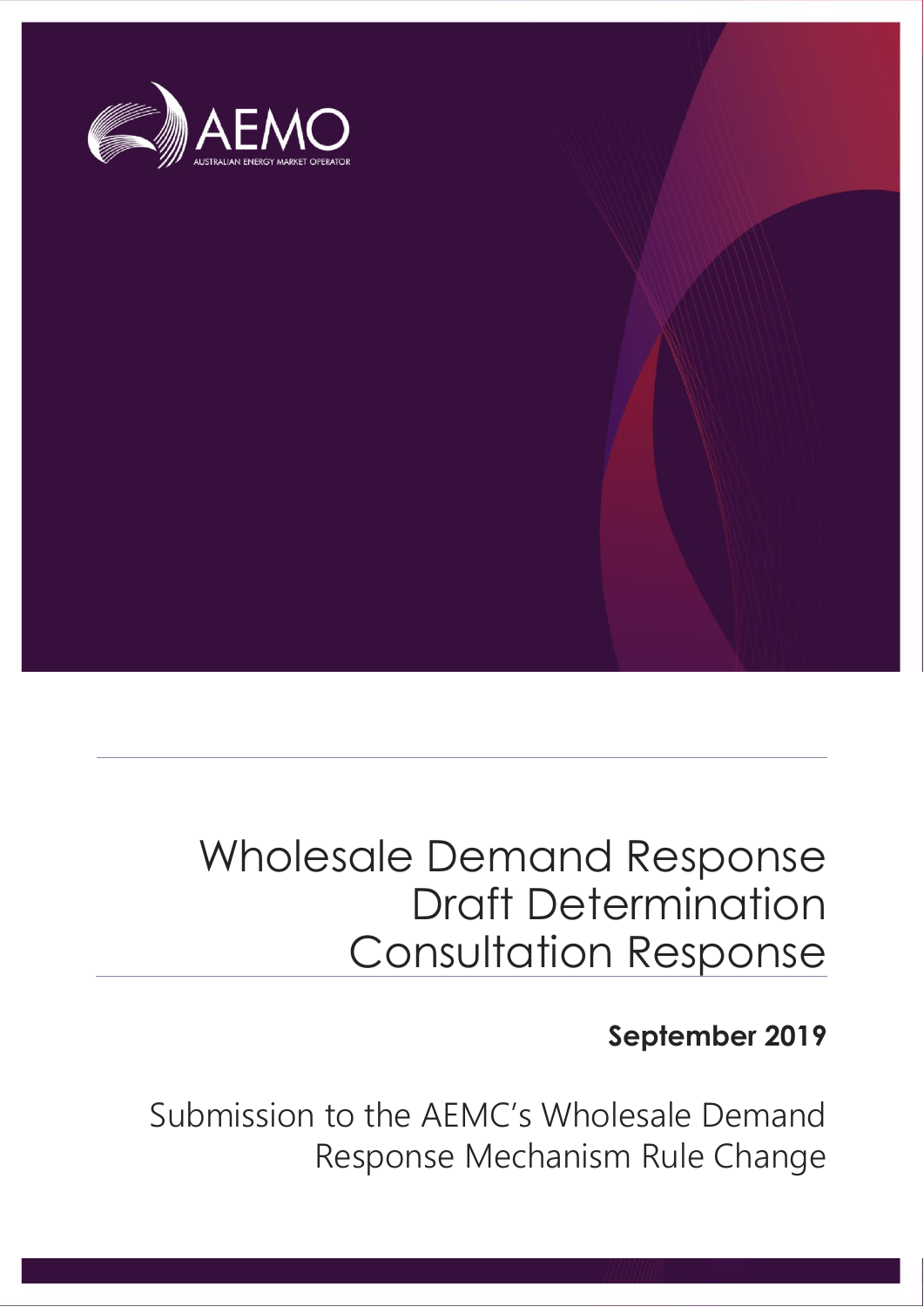## **Executive summary**

AEMO considers that the Draft Determination for the Wholesale Demand Response (WDR) Mechanism is a very important step in the evolution of the National Electricity Market (NEM) to a customer-centric market. AEMO supports the overall design approach taken by the AEMC and acknowledges the work to date to deliver the Draft Determination in response to three differing Rule change requests in the National Electricity Rules (Rules).

This is a complex change that involves many functional teams across AEMO and has implications for many of the systems and processes used to operate the market. There are significant changes to dispatch, settlement, and real-time operations, and the inclusion of a new system for measurement and verification of demand response, initially focused on baselines.

AEMO will bear much of the responsibility for the delivery and operation of the WDR Mechanism. AEMO has undertaken a thorough review of the Draft Determination and explored the operational processes and impacts. This submission recommends amendments to the Draft Rule to improve the practicality and efficiency of the WDR Mechanism.

AEMO is also considering what it can do to bring forward the delivery of the WDR Mechanism to allow Demand Response Service Providers (DRSPs) and their customers to access key systems and functionality, with the summer period of 2021-22 the earliest possible target. However, AEMO is concerned that the limitations of early delivery may outweigh the benefits.

#### **Recommended amendments to Draft Rule**

AEMO has reviewed the Draft Determination and the Draft Rule and recommends several amendments to the drafting to improve the policy. The recommended amendments are collated under their respective functional areas.

**Proposed changes to the registration model for WDR** aim to simplify processes and align more closely with existing registration constructs. These include:

- Shifting the classification process from the wholesale demand response unit (WDRU) to the scheduled wholesale demand response unit (SWDRU).
- Performing compliance checks, including assessment of baseline compliance, when a DRSP applies to classify a WDRU as a SWDRU or add it to an existing SWDRU.
- A different approach for small customer exclusion to that currently in the Draft Rule, placing the obligation on the DRSP to confirm that the customer is not a small customer as part of the classification process.
- Clarifying that it is the responsibility of the DRSP to not participate in central dispatch in respect of a WDRU that no longer satisfies the compliance requirements, including baseline compliance. The final Rule could also preclude settlement against any WDRU which is not baseline compliant.

Where a SWDRU is an aggregation of multiple WDRUs within a region, AEMO recommends that it should have the ability to require the DRSP to split the SWDRU into two or more SWDRUs where it considers that changes to system conditions mean that power system security could be materially affected if the current SWDRU aggregation was to continue. For example, an SWDRU may need to be split in two if it contains WDRUs on either side of an intra-regional network constraint to ensure the secure management of network flows within equipment limits. This ability could be limited to SWDRUs with a total demand response capacity of 30 MW or more.

**AEMO's recommendations in respect of power system operation** aim to promote reliability, maximise flexibility, and enable the WDR Mechanism to evolve. AEMO recommends that the Draft Rule consider the potential for withdrawal of SWDRU availability at short notice, and the potential inaccuracy of the 30-minute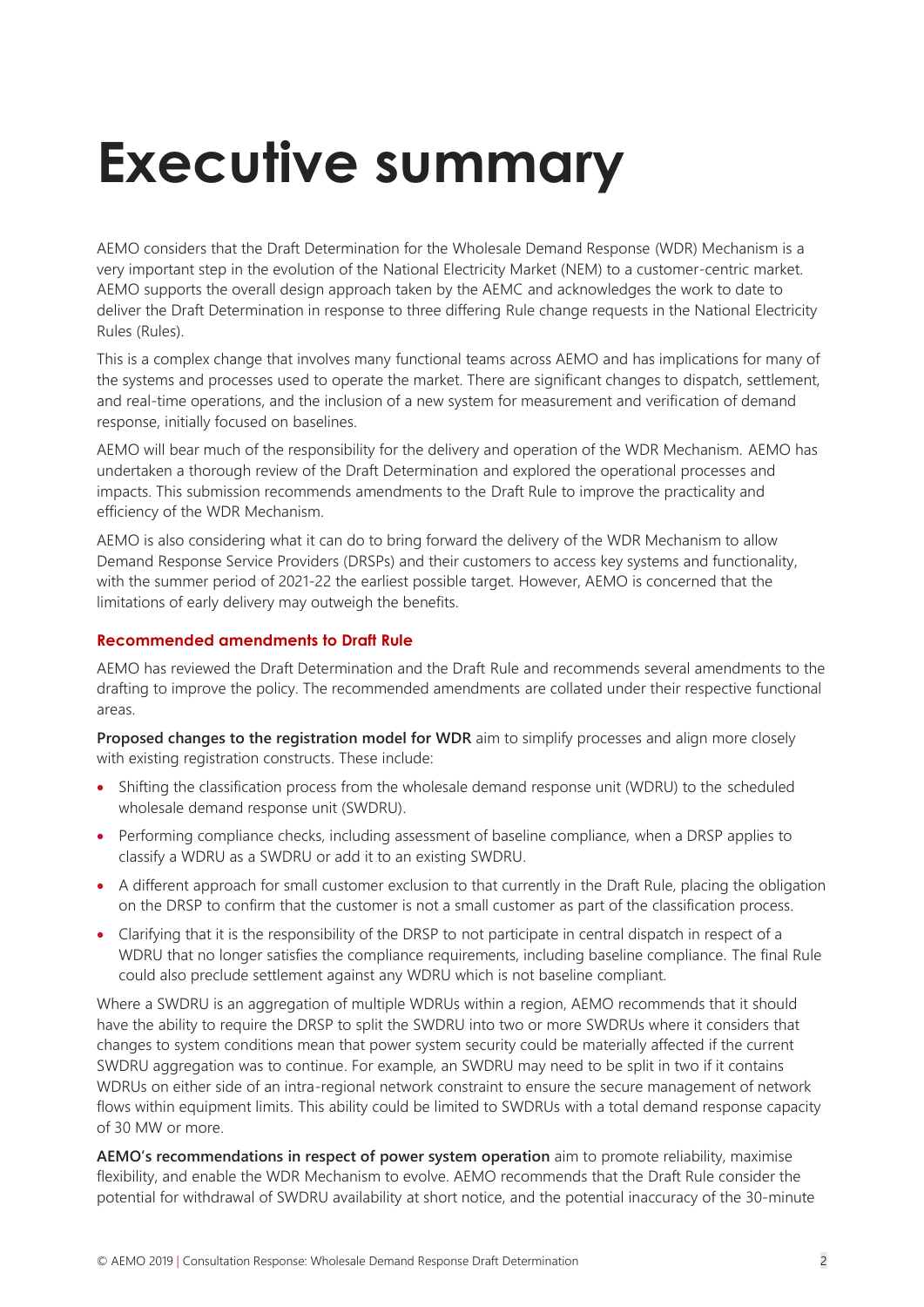post-dispatch load forecasts, including implications for the DRSP and corrective reliability actions that AEMO may take. AEMO also considers there are circumstances where it may be appropriate to direct a DRSP, such as in Lack of Reserve (LOR) conditions and recommends that this be permitted in the final Rule. If this is accepted, the direction compensation arrangements available to generators should be extended to DRSPs. Without adequate safeguards concerning the dispatch of SWDRUs, these units may exacerbate the problems with supply demand balance, making AEMO's real time operations task more difficult.

**The settlement arrangements** in the Draft Rule could be simplified. While AEMO agrees with the principle of aligning the arrangements for generation and WDR to the greatest practicable extent, AEMO considers it unlikely that a SWDRU could trigger a need for contingency raise services, so recommends that DRSPs be excluded from the recovery of costs of these services. With DRSP dispatch likely to be infrequent, AEMO also advises against including DRSPs in the allocation of regulation costs (causer pays arrangements), at least in the initial years of DRSP operation, because the cost to implement this is likely to exceed the benefit. AEMO reserves the right to revisit allocation of FCAS costs more generally if scheduled demand response uptake increases in the NEM. However, DRSPs should be required to contribute to Participant fees and the Participant compensation fund.

**In relation to system design,** AEMO considers that Rules should avoid prescription. The Draft Rule is prescriptive about the use of the Market Settlement and Transfer Solution (MSATS) for various functions related to DRSPs. Some functions could be implemented more efficiently and cheaply in separate systems, and AEMO recommends changes to the Draft Rule to allow more flexibility in system design for the WDR Mechanism. AEMO considers that this alternative system design could still allow the information sharing between parties that is envisaged in the Draft Determination. AEMO presents in this submission some initial thoughts on the high-level system design for WDR, noting that further work is currently being undertaken to provide the AEMC with cost estimates for the full system development and implementation.

**In relation to the regulatory framework**, the Draft Determination calls out that demand response can be provided through export (generation) at a load connection point. This proposal reflects the nature of the NEM's distribution systems, which have a significant and growing number of connected devices which export into the energy market. AEMO proposes that this is the right time to amend the regulatory framework to reflect the changed nature of the energy markets it regulates, to ensure facilitation and avoid hindrance of the potential services being brought to market. Specifically, the definition of 'load' from which the DRSP provides demand response needs to be amended to reflect the bi-directional nature of load connection points. This change has the potential to solve a series of issues in interpretation and implementation of the Rules which participants and AEMO are currently grappling with.

#### **Implementation considerations – potential early delivery**

AEMO will be working on a detailed system development and implementation plan to determine how soon it can deliver key systems and processes to enable demand response to be activated as early as possible, perhaps even by the summer of 2021-22. AEMO will make registration for new DRSPs available at least six months ahead of the proposed July 2022 start date for the WDR Mechanism.

For AEMO to allow DRSPs to start to operate in the way the Draft Rule suggests, there are a number of areas of key functionality – such as settlement and dispatch – that are reliant on the Five Minute Settlement project providing a production or pre-production environment upon which to build WDR changes.

A new baseline system will also need to be built and integrated with the updated AEMO settlement systems. There is a systems and implementation cost trade-off between standardised baselines and bespoke baselines offered by the DRSP. AEMO must be able to determine this trade-off in the design and implementation of the WDR.

Options for early delivery is contingent on restriction of the number and size of customers, utilising a limited selection of baseline methodologies which AEMO will determine through procedures, and the utilisation of current Scheduled Load bidding and dispatch capability to work with the WDR rules for DRSPs. In addition, AEMO would be specifying the use of SCADA data for telemetry for all sites, to maintain conformance against dispatch targets.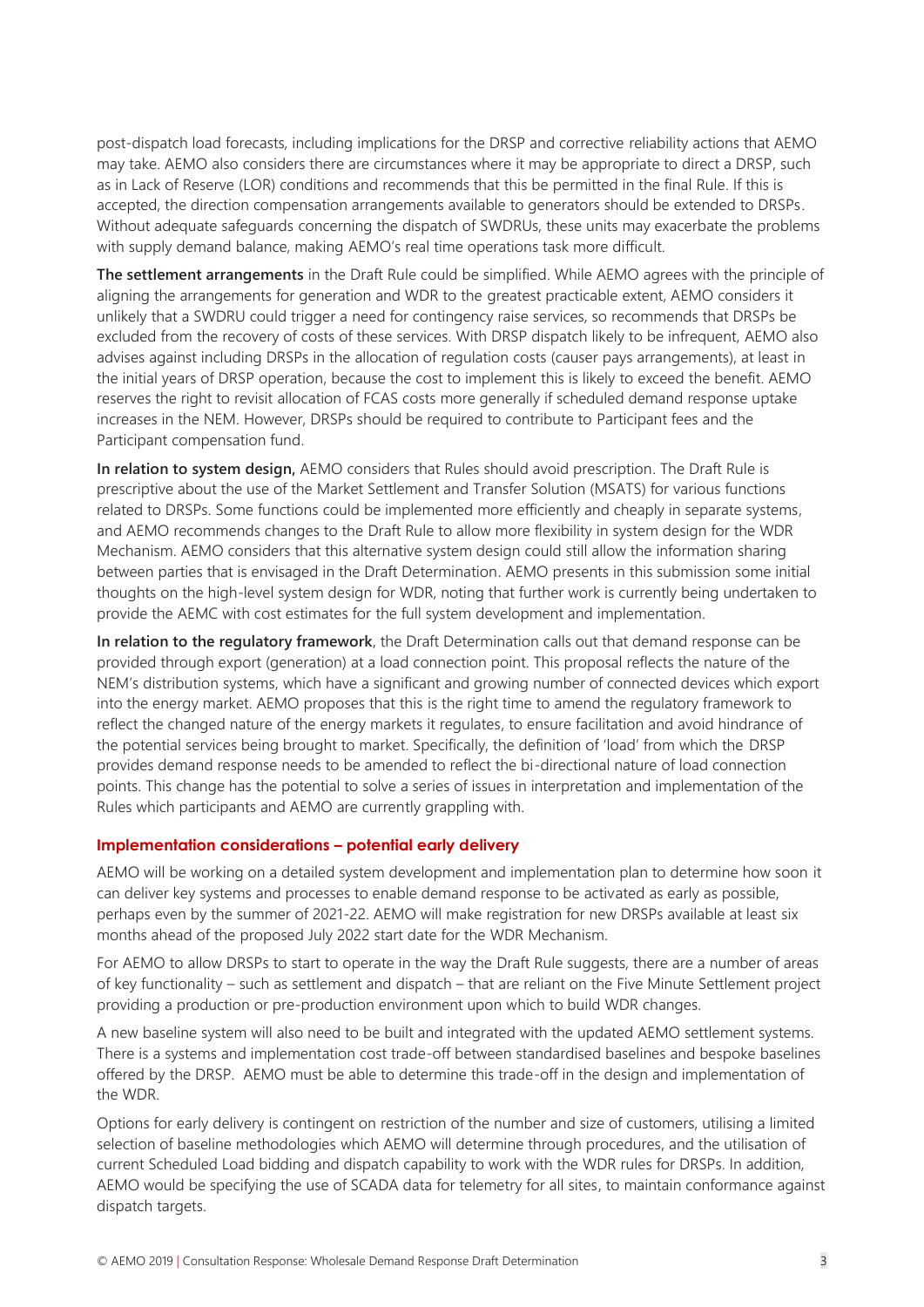AEMO in discussions with stakeholders has been informed that it is unlikely that prospective DRSPs will want to make an investment in SCADA systems if the final delivery of the WDR Mechanism permits more costeffective telemetry options. This therefore brings into question the volume of demand response that is likely to be available should early delivery of the reduced capability be offered by AEMO.

AEMO points out that the current set of Rule changes presents an unprecedented level of change for AEMO systems, with Five Minute Settlement and Global Settlement Rule change programs already underway, and a series of other Rule changes before the AEMC which are likely to have an impact on AEMO systems to varying degrees.

However, even with those constraints, it may be possible to bring forward the delivery of the key systems and functionality early enough to allow for WDR to be available in market or for DRSPs to provide response under the RERT program in the summer period of 2021-22. Once further implementation and systems development planning is complete, AEMO will inform the AEMC and industry more broadly to the possibility of bringing forward any capability prior to July 2022. Considerations for this can be found in the appendix.

#### **Next steps**

AEMO acknowledges the materiality of many of its recommended changes to the Draft Rule and is keen to support the AEMC and industry stakeholders to refine the detailed design of the WDR arrangements prior to the Final Determination.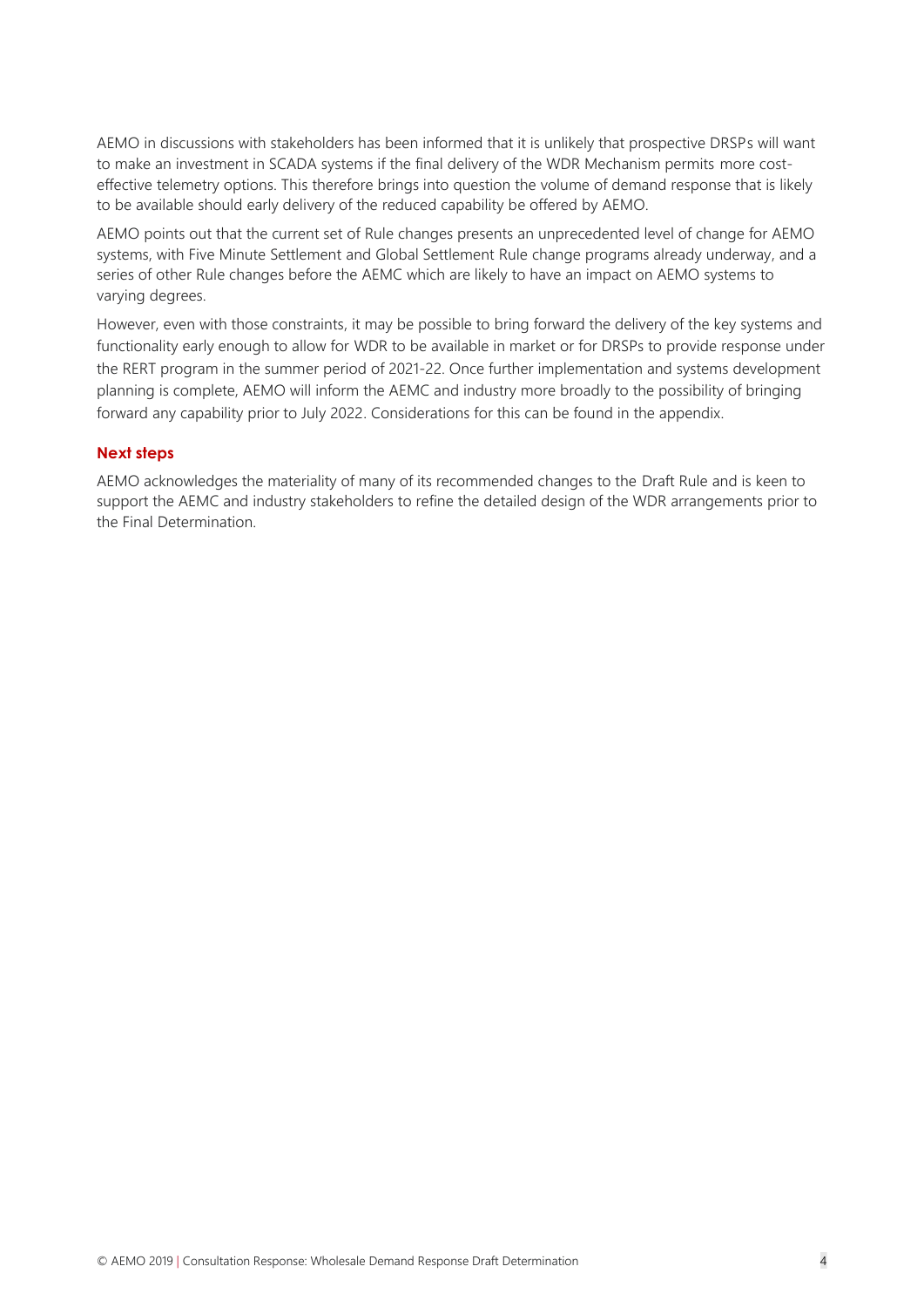## **Contents**

| <b>Executive summary</b>                                                      |                                                    |                |
|-------------------------------------------------------------------------------|----------------------------------------------------|----------------|
| 1.                                                                            | Introduction                                       | 6              |
| 1.1                                                                           | The need for a demand response mechanism           | 6              |
| 1.2                                                                           | Small customer considerations                      | 6              |
| 1.3                                                                           | Limitations of the WDR Mechanism                   | $\overline{7}$ |
| 2.                                                                            | <b>Suggested amendments to Draft Rule</b>          | 8              |
| 2.1                                                                           | Classification of WDRU and relationship with SWDRU | 8              |
| 2.2                                                                           | Small customer exclusion                           | 9              |
| 2.3                                                                           | Aggregation                                        | 10             |
| 2.4                                                                           | <b>Baselines</b>                                   | 11             |
| 2.5                                                                           | Definition of load                                 | 12             |
| 2.6                                                                           | Ancillary services load revisions                  | 13             |
| 2.7                                                                           | Projected Assessment of System Adequacy (PASA)     | 14             |
| 2.8                                                                           | Power system operations                            | 14             |
| 2.9                                                                           | Settlement and Prudentials                         | 17             |
| 2.10                                                                          | Market Settlement and Transfer Solution (MSATS)    | 20             |
| 2.11                                                                          | Other matters for consideration                    | 20             |
| 3.                                                                            | System design                                      | 22             |
| <b>Appendix</b>                                                               |                                                    |                |
| Implementation considerations for early delivery of Wholesale Demand Response |                                                    |                |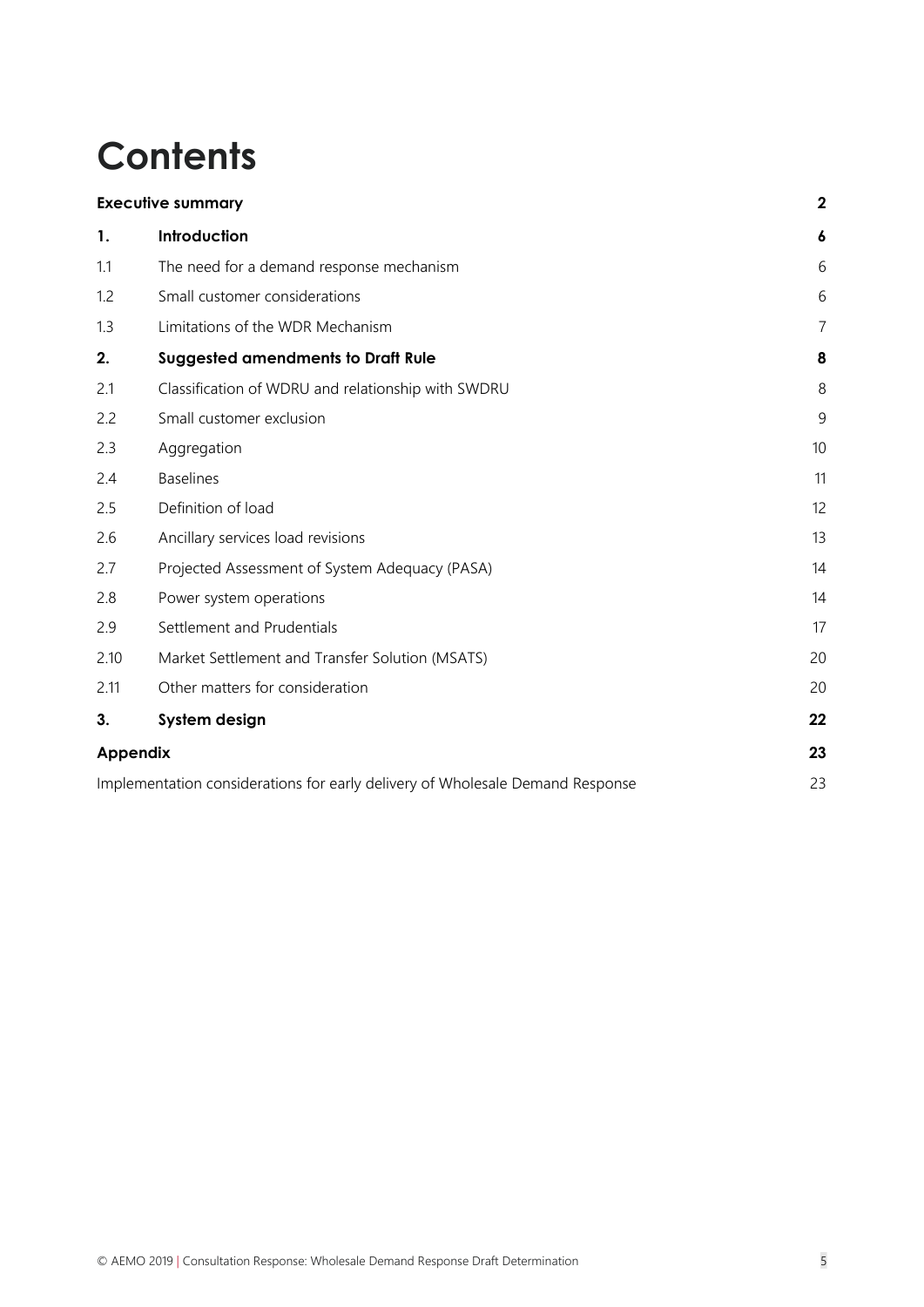# **1. Introduction**

## 1.1 The need for a demand response mechanism

As the market and system operator for the National Electricity Market (NEM) and Western Australian Wholesale Electricity Market (WEM), AEMO's ultimate objective is to operate efficiently, using competitive market processes to the extent practicable, to support affordability for Australian consumers while delivering power system security and reliability, using all available resources.

As noted in AEMO's previous submission to the AEMC's Consultation Paper on wholesale demand response (WDR) mechanisms, the effective integration of WDR in the NEM can support power system reliability and increase competition, both in the wholesale market and for energy services delivered to consumers.

AEMO supports the overall design approach taken by the AEMC in the Draft Rule, which aligns with the core principles outlined in AEMO's submission to the Consultation Paper:

- Promoting competition and consumer choice by providing access to third-party service providers and aggregators to engage directly in the wholesale spot market.
- Improving the visibility, predictability and dispatchability of the power system through transparent participation of demand response above a certain threshold in the spot market and central dispatch processes.

AEMO has identified potential amendments to the Draft Rule that it considers would improve the practicality and efficiency of the WDR Mechanism to better align with the principles that have guided the AEMC's assessment framework<sup>1</sup>. These suggested amendments are described in Chapter 2 of this submission.

## 1.2 Small customer considerations

AEMO considers that the extension of the WDR Mechanism to small customers will require specific consideration of consumer protection mechanisms and baseline methodologies for these customers.

AEMO supports a holistic review of energy-specific consumer protections to ensure adequate coverage of third-party service provider activities, as explained by the AEMC in its Draft Determination. AEMO looks forward to working with the AEMC on this important reform.

AEMO advises that the baselining approach in the draft mechanism is not well suited to measurement of smaller energy volumes and small consumer loads. Due to the behavioural nature of small consumers' responses, and the technical characteristics of the load profile of households, it is difficult to establish predictable baselines and verifiable demand responses of individual small consumer loads. This difficulty has been evident during the first year of the joint AEMO-ARENA demand response trial.

If baselining was to be extended to small customers in the future, AEMO recommends that baselines should be determined on a portfolio or aggregation basis only. Baselines based on aggregated portfolios of small customers would require consideration of the attribution of the Retailer Reimbursement Rate, and may then limit the DRSP to creating scheduled wholesale demand response units (SWDRUs) based on portfolios of customers per retailer in each zone or region. It may also require consideration of the 5 MW minimum size for each SWDRU to be scheduled and the processes that may apply when a customer changes retailer.

A further consideration with respect to the inclusion of small customers would be the need to determine a more robust approach to the churn of customers between different DRSPs. If a Retail market-like approach were to be taken this would have significant implications for AEMO procedures and systems – specifically the Market Settlement and Transfer Solution (MSATS) and Customer Administration and Transfer Solution (CATS).

 $\overline{a}$ 

<sup>&</sup>lt;sup>1</sup> The principles were outlined in section 4.3 of the Draft Determination.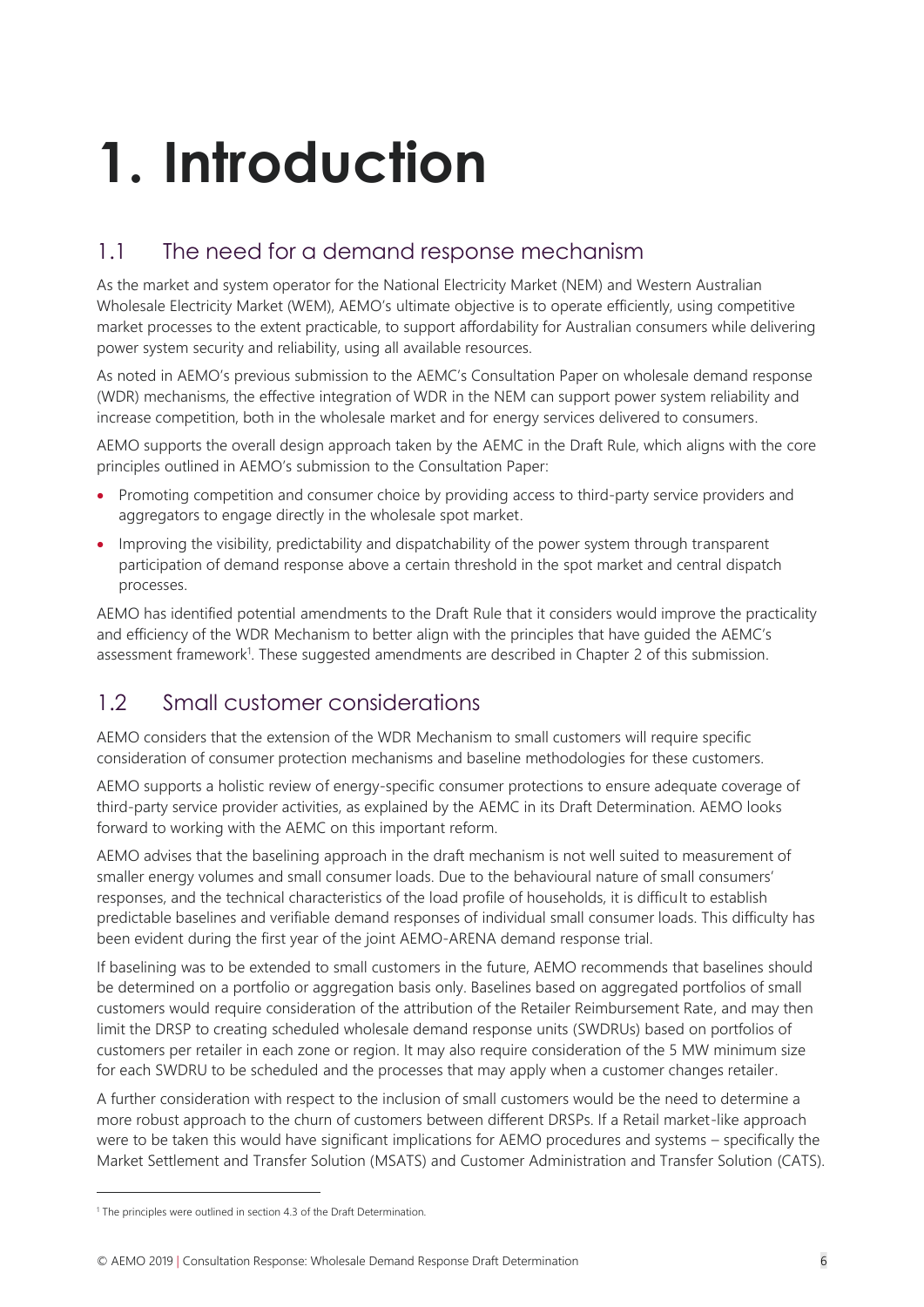Small consumers might be better suited to other forms of engagement with the market, or more straightforward incentive and arbitrage arrangements, such as accessing a Small Generator Aggregator connection point or accessing network tariffs designed to incentivise similar behaviour to that which is targeted by the WDR Mechanism.

## 1.3 Limitations of the WDR Mechanism

The current proposed design seeks to strike a balance between a broad range of existing and emerging stakeholders and participants, and AEMO is exploring opportunities to accelerate the program. At the same time, it is prudent for AEMO to highlight that this current mechanism and core design elements introduce a level of complexity which AEMO believes to be inefficient in both the short and long run, pending subsequent evolution of the mechanism.

The current design necessitates a long lead time and high costs, due to complexity introduced by:

- **Process and system design** the mechanism touches multiple key AEMO processes and operational systems including metering, settlement, dispatch, and forecasting, all of which will require significant modification.
- **Operation** the mechanism introduces considerable ongoing operating costs.
- **Baselines** these are a difficult and inexact toolset, and (as discussed by various stakeholders and the AEMC at the recent workshops) while the model may be suitable for connection points with large, predictable loads, the design is not suitable for smaller and less predictable loads. AEMO agrees with the AEMC that baselining should not be an enduring feature of the mechanism as we move toward a two-sided market.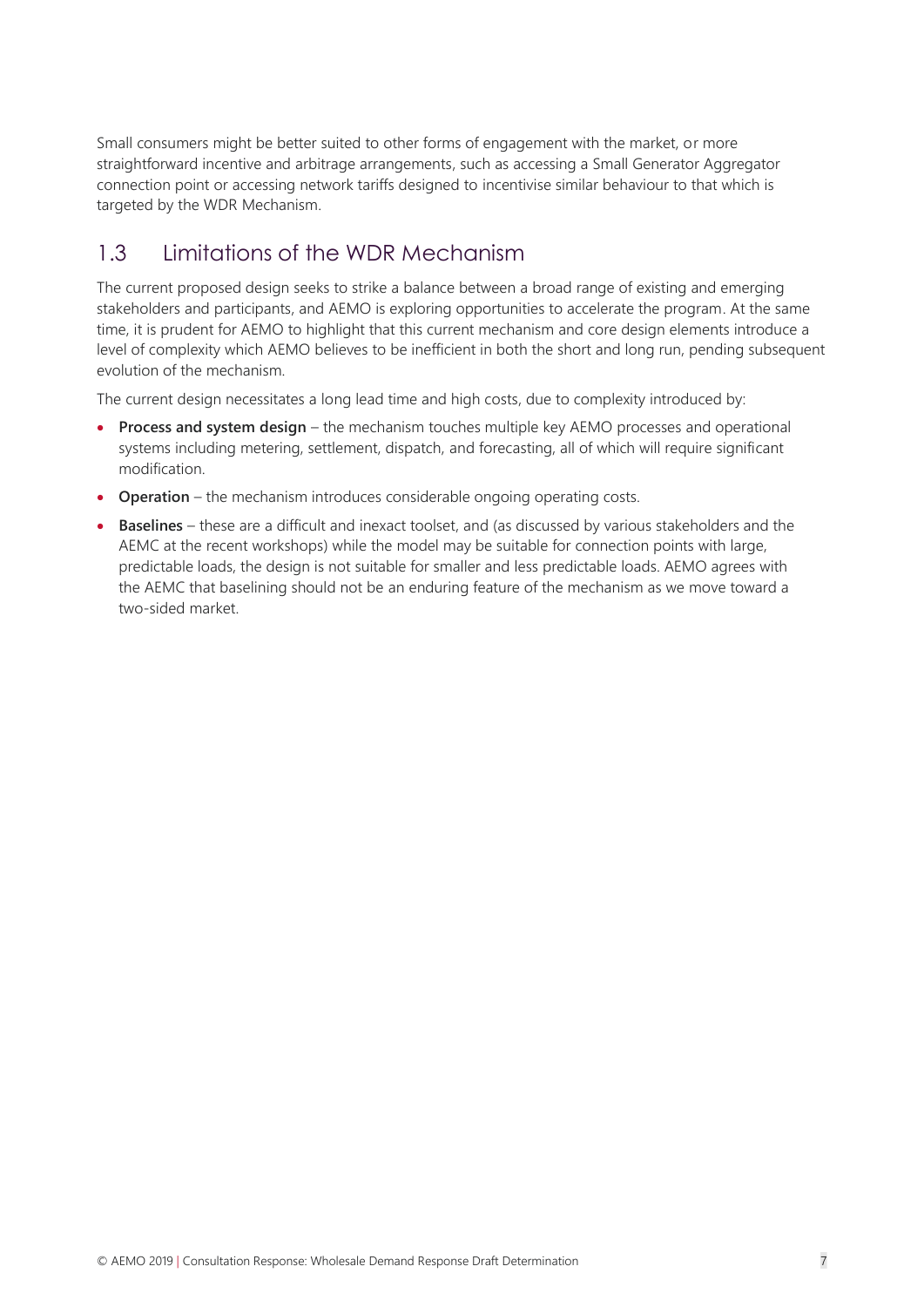## **2. Suggested amendments to Draft Rule**

AEMO welcomes the opportunity to work with the AEMC and industry stakeholders to refine the design of the WDR arrangements and the Draft Rule. To guide this work, this chapter explains AEMO's suggestions to amend the Draft Rule to improve the practicality and efficiency of the WDR Mechanism.

## 2.1 Classification of WDRU and relationship with SWDRU

#### 2.1.1 Background

AEMO's registration function delivers two main services to the NEM:

- Registering Registered Participants to allow participation in the NEM; and
- Approving the classification of certain loads or generating units to participate in energy and ancillary services markets in particular ways.

Currently, there are 14 participant categories and 16 separate classifications which AEMO administers under Chapter 2 of the National Electricity Rules the Rules. AEMO has developed internal processes and systems to perform the registration function in accordance with the requirements of the Rules and the National Electricity Law (NEL).

Conceptually, an approval of a classification is a decision made by AEMO under the Rules which allows a Registered Participant to participate in the energy or ancillary services markets in a particular way. Categories and classifications are fundamental to the establishment of fees and settlement recovery amounts.

All recommendations for registration and classification approval are made to an executive committee within AEMO, known as the Participant Registration Committee (PRC). The PRC considers and, as appropriate, approves applications for registration and classification. The PRC also considers evolving requirements for registration as they arise.

AEMO is reviewing its current internal processes to improve streamlining of classification approvals processes, to facilitate faster transfers for participants and improve the efficiency of ancillary services markets. For example, where a single Market Customer or Market Ancillary Service Provider (MASP) seeks to classify 100 loads which each have the same small-scale facilities behind the meter (for example, a 5 kVA battery), a degree of automation may be appropriate to apply the classification approval decision with respect to one load to other loads controlled by the same participants. This evolution in approach to classification can be usefully built on in the WDR Mechanism Rule Change.

#### 2.1.2 Comments

AEMO is concerned that the Draft Rule deviates from the approach otherwise adopted in Chapter 2 of the Rules, by:

- Requiring AEMO to approve a classification of a WDRU, when a WDRU does not participate in energy or frequency control ancillary services (FCAS) markets. As noted above, Chapter 2 of the Rules generally requires AEMO to approve the classification of loads and generating units so that they can participate in dispatch. The Draft Rule, however, introduces a requirement to approve a classification of a WDRU, which cannot participate in dispatch. The relevant concept for participation in dispatch is the SWDRU.
- Providing that a SWDRU is 'established'. This concept is otherwise not present in Chapter 2. Further, the drafting is not entirely clear as to whether AEMO 'establishes' the SWDRU, or it is 'established' by the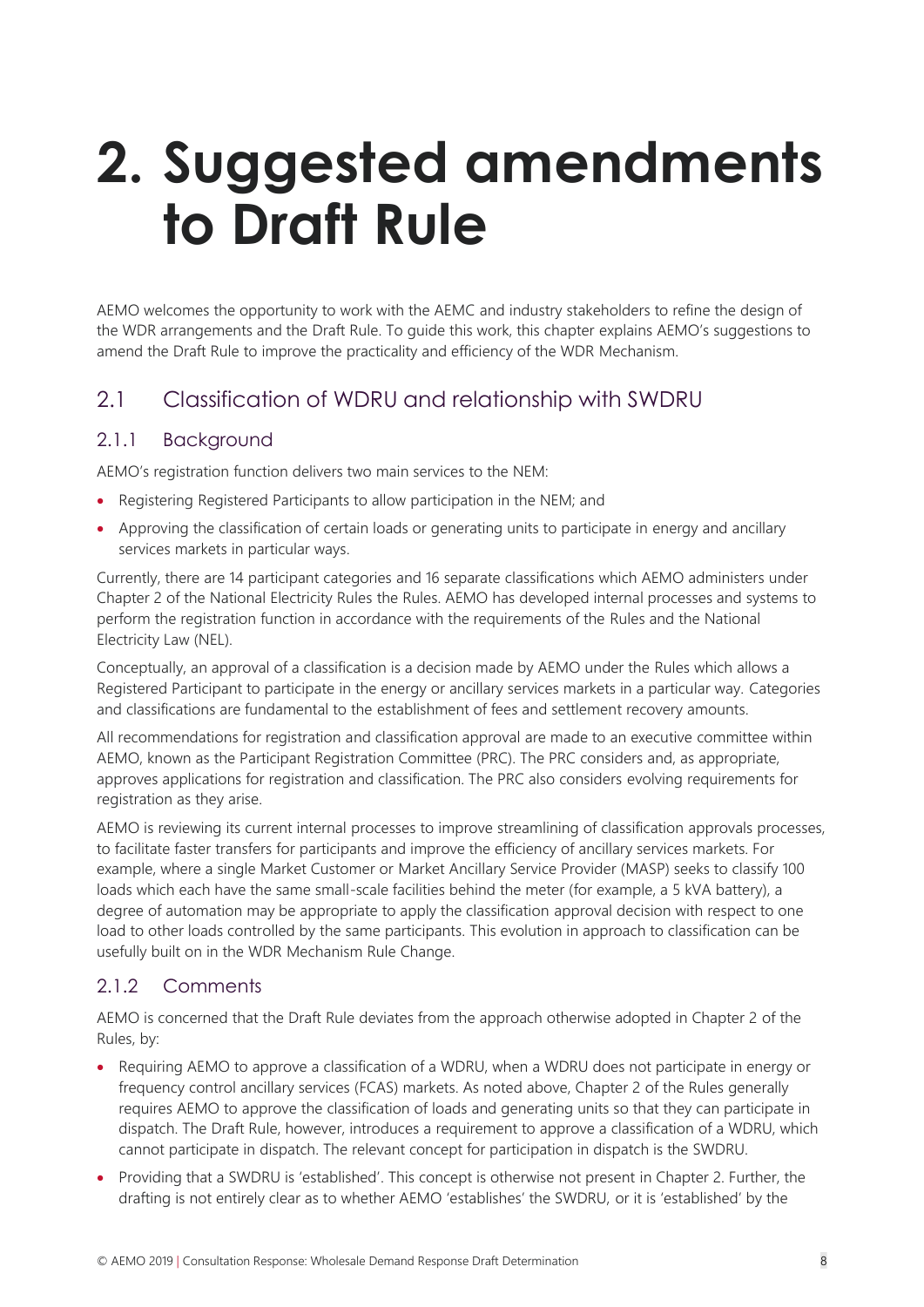DRSP. Clause 2.3.6(a) provides the DRSP 'allocates' a WDRU to a SWDRU, while AEMO may approve the aggregation of two or more WDRUs under clause 3.8.3. The only basis on which AEMO determines that the SWDRU is 'established' is the 'capability' of the proposed SWDRU to provide 5 MW of WDR when dispatched.

The Draft Determination states that a customer transfer process would facilitate different national metering identifiers (NMIs) joining and leaving the DRSP's portfolio (independent of the customer transfer process relating to a change of retailer). AEMO understands the intent is that AEMO's systems facilitate automatic entry of different WDRUs into an aggregated SWDRU, through a customer transfer process. This approach appears to be based on the logic of the way loads move between retailers currently under Chapter 2. However, AEMO does not consider this to be an appropriate concept for demand response, which is scheduled in the market and requires AEMO to make a classification approval decision. AEMO considers that there is potential for a degree of automation in the classification approval process, and that the WDR guidelines could explain the process and parameters of such automation.

The Draft Rule is also inconsistent with the approach otherwise adopted in Chapter 2 in requiring revocation of a WDRU's classification 'in accordance with WDR guidelines' if the WDRU ceases to meet the requirements in clause 2.3.6. Chapter 2 does not otherwise require AEMO to revoke classifications in specified circumstances, nor require that AEMO publish its process for revocations in a guideline. The drafting in this respect marks a significant departure from the approach to registration and classification in the Rules, would impact AEMO's processes, and would create considerable uncertainty for DRSPs.

#### 2.1.3 Recommendation

AEMO considers that the final Rule should provide greater consistency with current Chapter 2 to reduce the risk of unintended consequences, minimise complexity (and associated cost) in AEMO's registration process, and provide greater certainty for participants.

AEMO supports a policy that facilitates automation in allowing a DRSP to add or remove a WDRU to an aggregated SWDRU, provided the WDRU is sufficiently similar (within parameters which may be set by the WDR guideline) to other WDRUs already classified in the portfolio (for example, so that the same baseline methodology would apply to the additional WDRUs). This policy intent can be better implemented through the classification function (as part of AEMO's registration function) rather than through the customer churn processes.

## 2.2 Small customer exclusion

#### 2.2.1 Background

AEMO understands that the Rule, as drafted, restricts the loads that are eligible to participate in WDR to only those for which the retail customer is not a small customer.

## 2.2.2 Comments

There is some complexity to consider in how best to give effect to the policy position of excluding small customers.

AEMO considers that there are several options for implementing this restriction, including:

- 1. DRSP confirmation and undertaking.
	- AEMO requires the DRSP during the registration process to provide positive confirmation that all loads to be classified meet the requirement under Draft Rule 2.3.6(b). This would be expected to involve the DRSP seeking information from the customer about whether they are considered a small customer (based on the applicable thresholds), and how this relates in situations where the customer is associated with multiple connection points.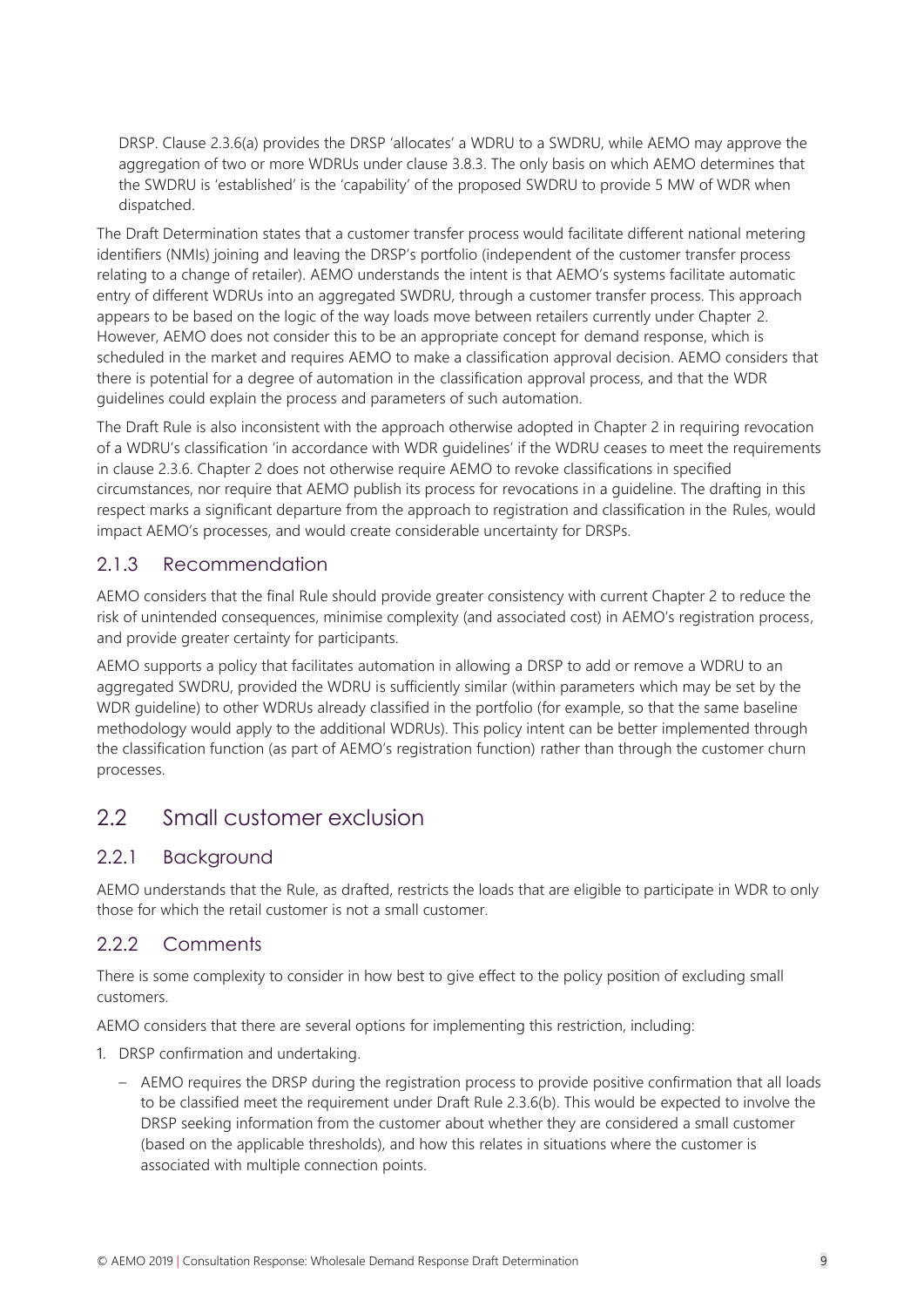- 2. AEMO check against customer classification.
	- AEMO's CATS Procedures require the provision of a Customer Classification Code and Customer Threshold Code, which is provided by the Financially Responsible Market Participant (FRMP – the retailer) and local network service provider (LNSP) respectively, for every NMI (connection point). AEMO understands that there may be issues with the provision and quality of this information, as it is not currently used in the settlement and retail transfer processes.
- 3. AEMO check against NMI classification.
	- AEMO's CATS Procedures define an NMI classification, which is provided by the LNSP based on the annual energy consumption of the NMI (connection point). The consumption thresholds for this classification are set out in the procedure, based on guidance from each jurisdiction. However, the determination of NMI classification does not account for customers with multiple NMIs, and may potentially consider an NMI as being "SMALL" even though the retail customer is not considered a small customer.

#### 2.2.3 Recommendation

AEMO considers that Option 1 is the most appropriate option to implement a small customer exclusion is for the DRSP to perform the confirmation and provide an undertaking as part of the registration process.

## 2.3 Aggregation

#### 2.3.1 Background

The Draft Rule allows for aggregation of WDRUs into a SWDRU, and provides that AEMO must approve applications if the WDRUs:

- Are connected within a single region.
- Have been classified by a single DRSP.
- If aggregated, will not materially affect power system security.
- Have appropriate control systems.

#### 2.3.2 Comments

Until the WDR Mechanism is effective in the energy market, the implications of allowing aggregated WDRUs (as a single SWDRU) to participate in WDR will not be fully understood. Under the Draft Rule, it will be open to participants to seek to create substantial portfolios of demand response under a single SWDRU, and the process for adding WDRUs is anticipated to be automated to some extent.

AEMO considers that while region-level aggregation may be appropriate where the total quantity of demand response is relatively small for one SWDRU, it may be less appropriate to allow such aggregation for SWDRUs with significant demand response capability.

At a minimum, AEMO will likely need to consider transmission constraints in the bidding and dispatch of demand response once an SWDRU has a demand response capability exceeding 30 MW, in line with scheduled generation. In addition, the Rules do not provide for a disaggregation process for reasons of system security once an SWDRU is established. A disaggregation rule provision may be required in a situation where these aggregations exceed 30 MW.

#### 2.3.3 Recommendation

AEMO recommends that the final Rule provide a right for AEMO to require an aggregated SWDRU to disaggregate. The final Rule could provide a threshold level for the right to disaggregate, for example the right could be triggered if the SWDRU exceeds 30 MW of demand response capability within a region. Under this approach, AEMO would also anticipate that any automation of adding WDRUs to a SWDRU (through the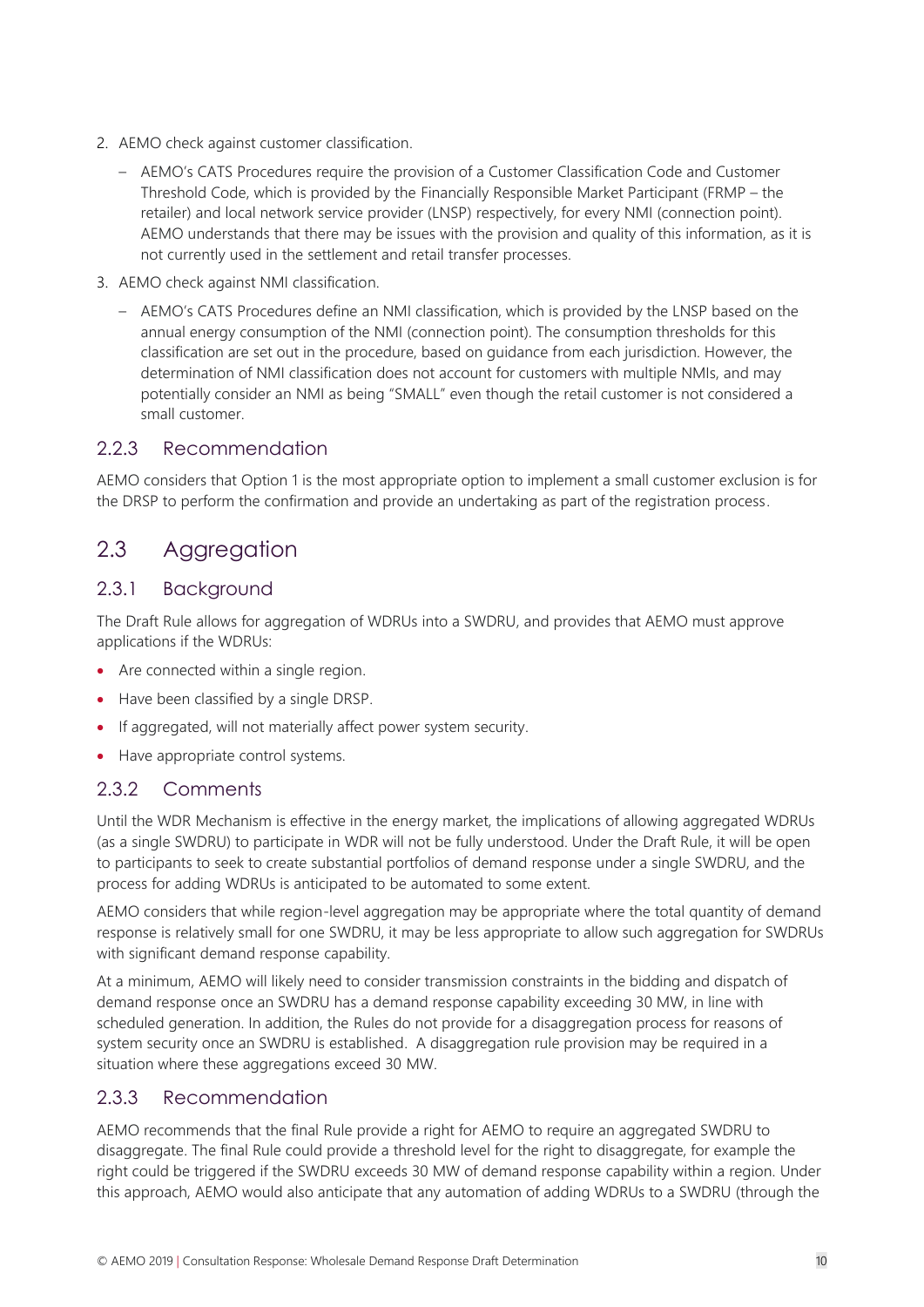classification process) would cease once a SWDRU has reached a capability of 30 MW. This approach would help minimise any systems implications of a SWDRU operating in aggregate in the market.

#### 2.4 Baselines

#### 2.4.1 Accuracy and bias

#### **Background and comments**

The concept of a baseline is fundamental to the design of the WDR Mechanism, with a baseline being calculated for each WDRU to support settlement of the DRSP and retailer. The Draft Rule requires AEMO to publish baseline methodologies and to develop the baseline methodology metrics (BMMs), which require the baseline to satisfy accuracy and bias parameters.

The definitions of accuracy and bias in clause 3.10.2(b) of the Draft Rule appear to limit the determination of these measures to the connection point. It is unclear how much discretion AEMO would have to consider more innovative approaches to measurement and assessment of baseline compliance, including the use of sub-metering, without the need for a Rule change.

#### **Recommendation**

AEMO recommends that the definitions of accuracy and bias in clause 3.10.2(b) are reviewed to promote flexibility in assessing baseline compliance.

#### 2.4.2 'Abnormal conditions' mechanism

#### **Background and comments**

Clause 3.10.4(b) of the Draft Rule provides for a mechanism through which a DRSP can notify AEMO of an event of circumstance that resulted in the consumption of a WDRU deviating from the baseline, which could not have reasonably been accounted for within the baseline methodology. This mechanism allows the baseline to be scaled down in the trading intervals that are specified in the notice. Clause 3.10.4(d) requires AEMO to determine conditions for the submission of notices.

The design of baseline mechanisms requires careful consideration of the risks of gaming and administrative burden. Without tight conditions on the provision of notices, the 'abnormal conditions' mechanism could undermine the effectiveness of the BMMs to ensure that baselines are within accuracy and bias parameters. AEMO also acknowledges that there will be a difficult trade-off between the stringency of the BMMs and the likely frequency of notices from DRSPs; more stringent BMMs are likely to result in DRSPs submitting more notices for abnormal conditions.

AEMO recognises that there may be circumstances where an adjustment to a baseline, to account for abnormal conditions, would be preferable to a judgement of baseline non-compliance. To clarify the operation of this mechanism, AEMO suggests that the Final Rule clearly provide a consequence for the DRSP issuing an abnormal condition notice other than in accordance with the WDR Guideline. For example, AEMO could have a right to exclude abnormal conditions notices which are issued, to reject abnormal conditions notices in certain circumstances, and to limit the frequency of abnormal conditions notices which are considered when assessing baseline compliance in a given time period.

#### **Recommendations**

AEMO recommends that the final Rule explicitly describes a right for AEMO to reject a notice under clause 3.10.4(b), based on consideration of conditions determined under clause 3.10.4(d). This would clarify the process in the Draft Rule. The final Rule could also allow AEMO to limit the number of abnormal conditions notices in respect of a specific SWDRU which are taken into account when assessing baseline compliance.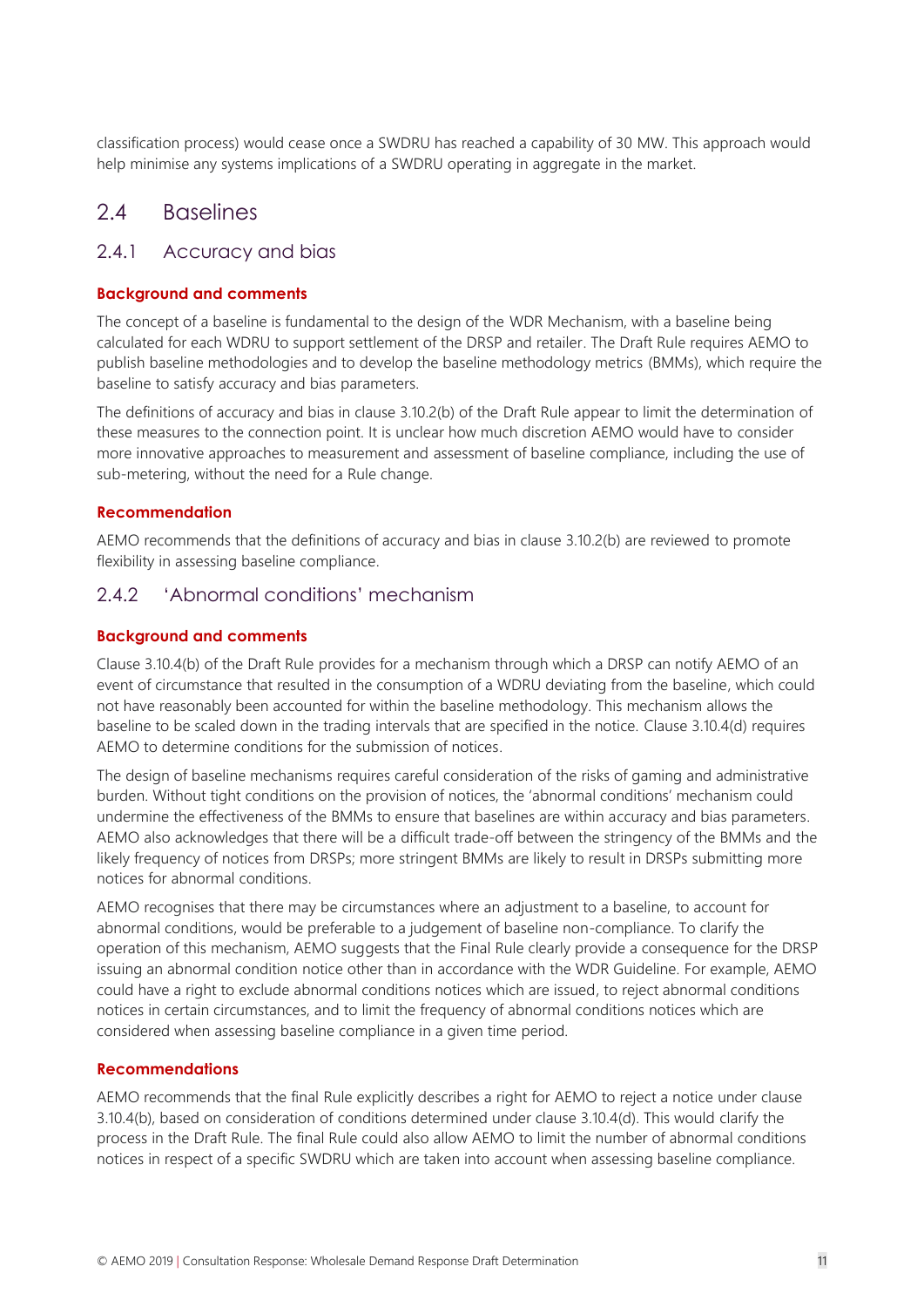### 2.4.3 Baseline compliance

#### **Background**

The concept of 'baseline compliance' and the consequences of non-compliance are relevant to several sections of the Draft Rule:

- A WDRU must have a baseline that satisfies the BMMs to be classified as a WDRU (Draft Rule 2.3.6(c)(2)).
- If a load ceases to meet the requirements of classification as a WDRU (including if not baseline compliant), this could be grounds for AEMO to revoke the classification (Draft Rule 2.3.6(m)).
- An SWDRU is only eligible to participate in dispatch if each WDRU comprising the SWDRU is 'baseline compliant' (Draft Rule 3.8.2A(a), and also 3.10.3).
- AEMO must not include in dispatch any SWDRU that has a WDRU that is not baseline compliant (Draft Rule 3.8.2A(d)).
- If a WDRU is not 'baseline compliant', AEMO must notify the DRSP and the DRSP may elect to withdraw the WDRU from the SWDRU until it is baseline compliant, or AEMO may approve the application of another baseline methodology that when applied to the WDRU satisfies the BMM (Draft Rule 3.10.3(c) and (d)).

#### **Comments**

AEMO considers that there is currently uncertainty regarding the consequences for a DRSP of a baseline not being baseline compliant under the Draft Rule. In particular, it may be difficult (and expensive to build as a system) for AEMO to exclude from dispatch a SWDRU if a particular WDRU is not baseline compliant – noting that the SWDRU will be allocated a dispatchable unit identifier (DUID) in dispatch at an aggregated level, not at a NMI (that is, WDRU) level.

#### **Recommendation**

AEMO considers that it should be the responsibility of the DRSP to ensure that a WDRU is not used to provide demand response if it has been found to not be baseline compliant (either due to AEMO notifying the DRSP, or the DRSP identifying the non-compliance). Where a SWDRU is comprised of aggregated WDRUs, the DRSP could still be entitled to participate in dispatch with respect to the SWDRU, provided the non-compliant WDRU is not used to provide demand response. The final Rule could, however, preclude settlement against any WDRU which is not baseline compliant.

AEMO recommends that the final Rule simplifies the approach in the Draft Rule to deal with this issue.

## 2.5 Definition of load

#### 2.5.1 Background

The distribution system has been transitioning over the last few years from the one that the regulatory framework envisaged, where all the connection points were energy consumption connection points, to one where the connection points can be significant exporters of energy. In South Australia, export from load connection points is sufficiently material to give rise to challenges around the minimum demand that the system can tolerate. While this transition has been occurring, the regulatory framework has not been sufficiently adaptive to take account of this change in dynamics.

#### 2.5.2 Comments

The definition of load in the Rules has not been amended to reflect the changes in the activity at load connection points. While the definition of load has not inhibited the significant uptake of rooftop solar PV, it does result in material distortions in settlement. AEMO considers that providing greater clarity in the regulatory regime will allow a smoother process for the provision of all available WDR from load connection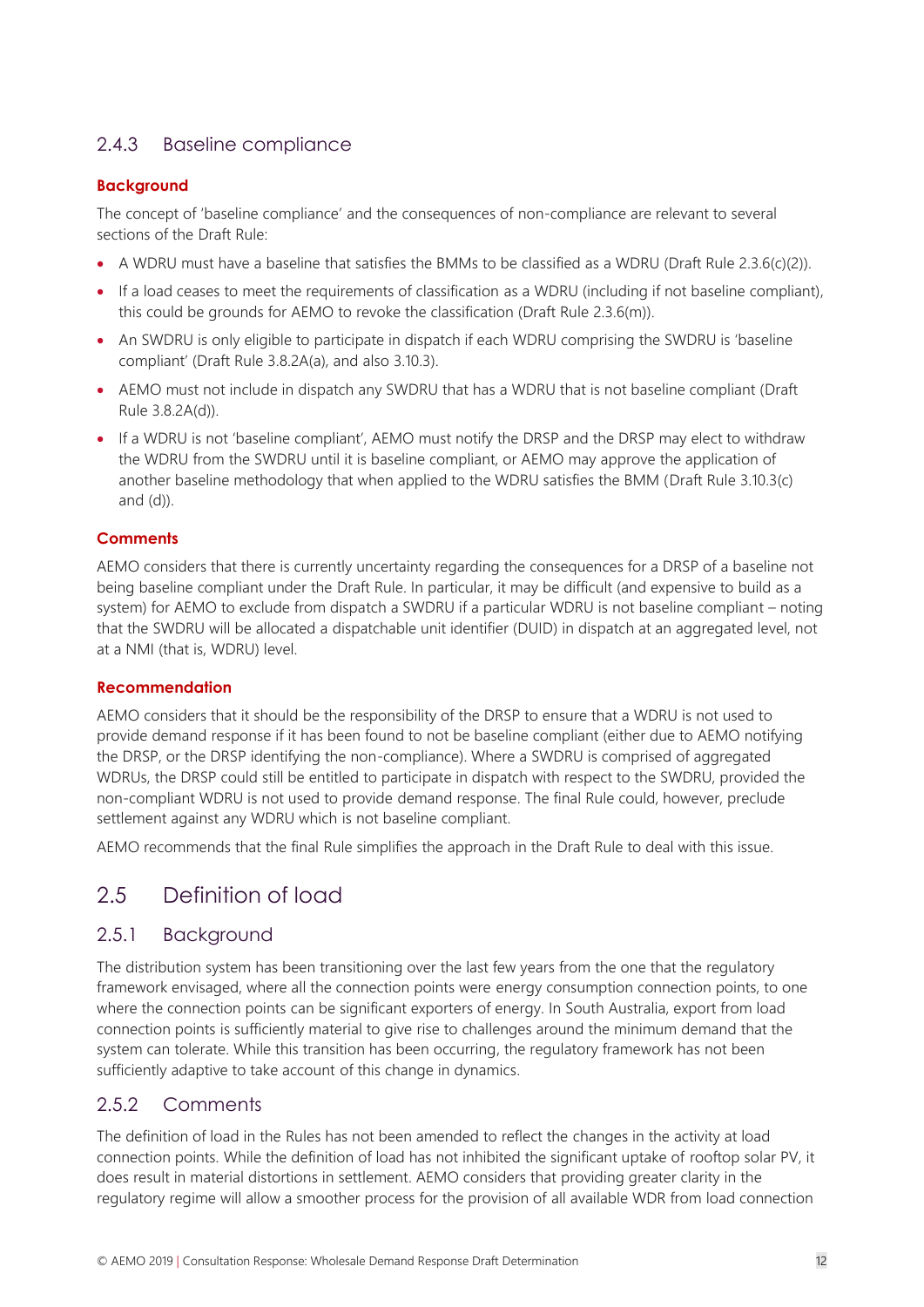points. This is particularly important because the AEMC has been explicit in its Draft Determination that demand response should be available to those who export at the connection point.

The AEMC has recently published AEMO's Integrating Energy Storage Systems into the NEM Rule Change proposal. This proposal seeks to address the transition to grid-scale bi-directional resources in the regulatory framework. Several of the issues it seeks to address are analogous to those caused by bi-directional flow at load connection points in the distribution systems. These include:

- Distortion on non-energy settlement amounts caused by treating export as negative load.
- Lack of clarity around application of Distribution Use of System Charge (DUoS).

#### 2.5.3 Recommendation

AEMO recognises that the above issues in the distribution system may need to be considered separately to this Rule Change. However, the Rule Change would benefit from clarification that a service provided as export of energy can occur at a load connection point.

The Draft Determination and the AEMC's earlier publication of the *Frequency Control Frameworks Review* support a position that both ancillary service load and demand response can be provided not just through consumption at a load connection point, but also through export from a load connection point. AEMO would welcome an opportunity for this position to be clarified through the WDR Rule Change, as all interested parties would benefit from greater clarity in the regulatory framework.

## 2.6 Ancillary services load revisions

#### 2.6.1 Background

The Draft Rule amends the existing Rules provisions by deleting the Registered Participant category MASP and substituting it with the DRSP. Consequential changes are also proposed to clause 2.3.5, regarding a classification of a load or market load as an ancillary service load.

The Draft Rule accordingly envisages that, where there is a separate financially responsible Market Participant at a connection point, a single Registered Participant category (the DRSP) will be the relevant Registered Participant who may be eligible to provide ancillary services and demand response from the load.

#### 2.6.2 Comments

The concepts underpinning a secondary financial relationship at a connection point (whether to provide demand response or ancillary services) are in many respects similar. In this context, it would be helpful if the Rules provisions aligned the concepts relating to the relationship of the DRSP to the customer at the connection point for the purposes of ancillary services and demand response.

Under the Draft Rule, draft clause 2.3.5(4) requires that the DRSP 'demonstrate how the units of load' are 'under the applicant's ownership, operation or control' (among other things). In contrast, to be eligible to classify a WDRU, the DRSP must have an 'arrangement with the retail customer at each connection point for the load'. AEMO considers that the latter concept is more relevant, and notes it is difficult in practice to establish the ownership, operation, or control of a load. It may also be confusing for the ancillary services rules to refer to 'units of load', as this is not a term generally used in the Rules (and it may lead to confusion in the context of the WDR mechanism, which establishes new 'unit' of load concepts in the form of the WDRU and the SWDRU).

#### 2.6.3 Recommendation

AEMO recommends that the final Rule reflect similar drafting approaches across the ancillary services concepts and the WDR concepts.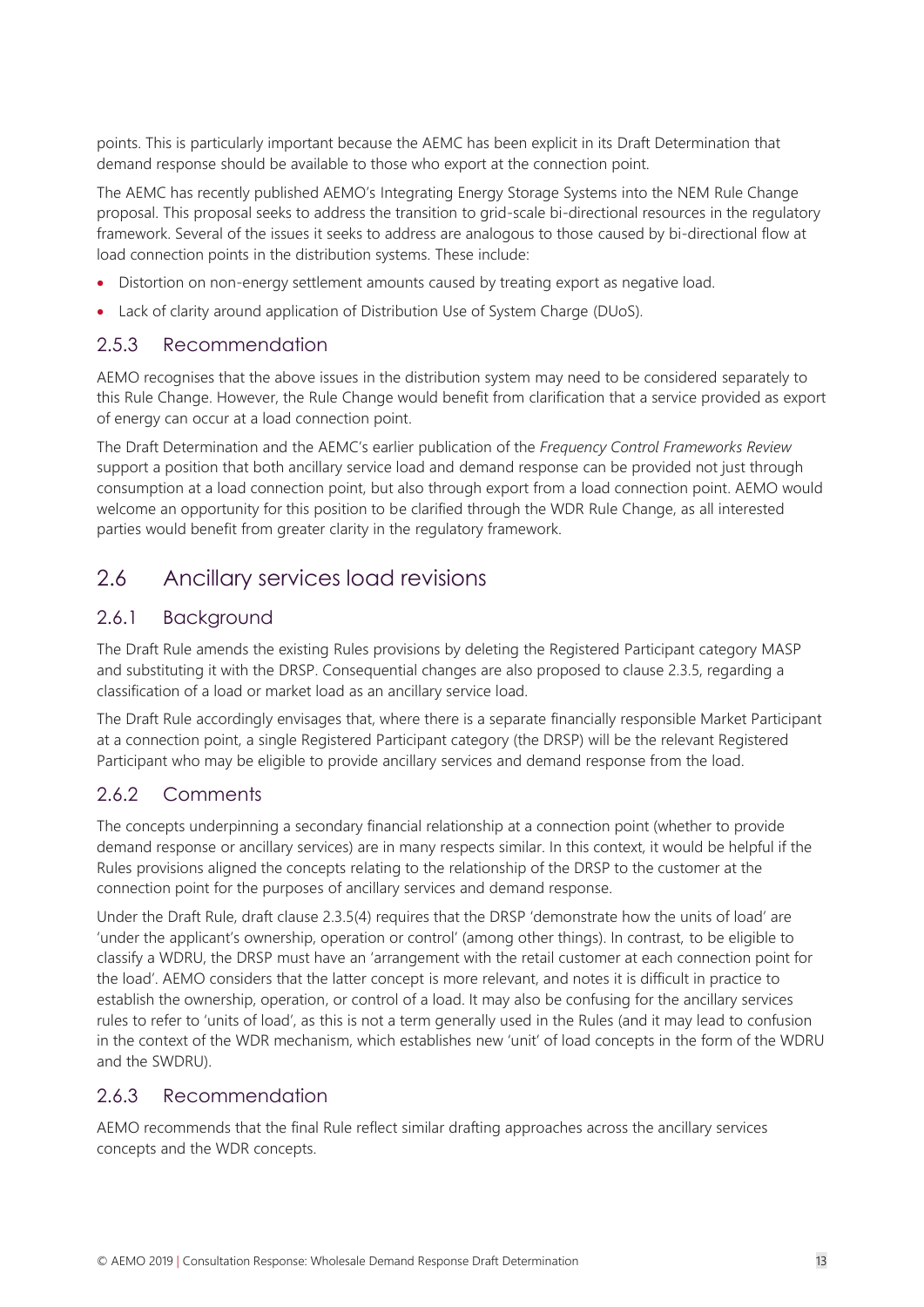## 2.7 Projected Assessment of System Adequacy (PASA)

## 2.7.1 Short Term (ST) PASA (and Pre Dispatch [PD] PASA)

#### **Comments**

Clauses 3.7.2(d)(3) (MT PASA) and 3.7.3(e)(5) (ST PASA) in the Draft Rule require weekly and daily 'wholesale demand response constraints' to be submitted for 'wholesale demand response constrained' SWDRUs. No requirement or option to submit such constraints is included either in clause 3.8.4 (energy availability) or 3.8.7B (SWRDU dispatch offers).

It is currently unclear if there is any relevant equivalent to energy constraints in relation to SWRDUs, outside of bidding profiled availability. AEMO questions the need for these provisions in relation to SWDRUs.

In addition, changes to PASA arrangements for DRSPs will need to be included alongside other improvements to PASA that the AEMC is considering.

AEMO is currently assessing the need to overhaul the ST PASA procedure and systems to allow for a WDR and other changes to the market, such as the inclusion of increasingly large amounts of transmission-connected storage devices. The ST PASA and PD PASA systems as they currently exist may not be fit for purpose to accommodate the changes anticipated in this Draft Determination, however, AEMO expects that DRSPs and their SWDRUs will be appropriately accommodated in ST PASA and PD PASA changes in 2021, and these will be picked up in the review of the systems in the period before the July 2022 deadline.

### 2.7.2 Medium Term (MT) PASA

#### **Comments**

AEMO is sceptical of the value of including WDR availability and constraints in MT PASA. Currently, MT PASA uses information maintained in the demand side participation (DSP) database to determine load response availability.

#### **Recommendation**

Instead of providing availability into MT PASA, AEMO suggests there are a few alternatives, including:

- Only requiring the MT PASA inputs if requested by AEMO.
- Requiring DRSPs to provide MT PASA input to AEMO, but allowing AEMO to publish MT PASA values based on its own work or on the inputs provided, at its discretion.
- DRSPs providing data to the DSP portal.

The last approach would have the benefit of allowing AEMO to run checks against data provided by multiple parties for the same NMI, (for example, FRMP at the connection point and DRSP) to remove duplicate records. This would also likely reduce the initial load on DRSPs to provide ongoing MT PASA inputs.

In addition, this approach would allow AEMO to formulate an approach to the inclusion of demand response into the medium-term availability calculations after the experience of the operation of the WDR Mechanism and monitoring of the operation of DRSPs.

AEMO suggests that this approach be reviewed after 24 months of the operation of the WDR Mechanism.

## 2.8 Power system operations

AEMO has an obligation to manage overall transmission grid stability, including keeping the frequency and voltage within agreed operating envelopes, and by extension, the real-time balance of generation and demand: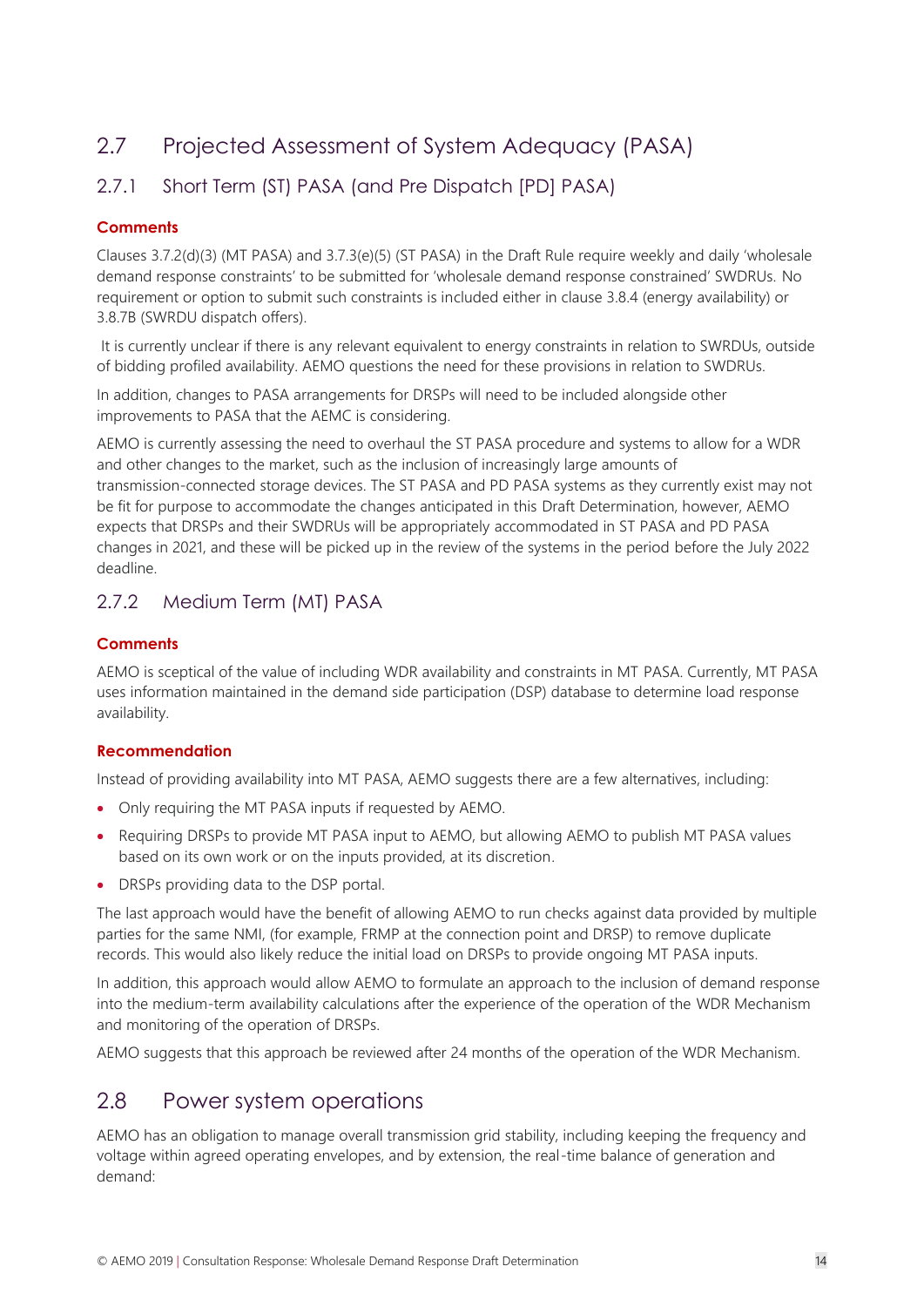To facilitate pre-emptive actions, AEMO needs accurate forecasts of the demand and generation balance, as well as relying on the commitment of load-balancing services (and inertia capability) ahead of time.

To facilitate post-incident actions (for example, restoring grid stability after a large generator has tripped off), AEMO needs the capability to dispatch/direct plant in near real time, with a high level of certainty that plant will action instructions in fast-response timeframes. It is important that large MW step changes (either reduction or increase) are avoided, particularly with respect to the restoration of load following a DR event.

Unexpected delays between dispatch and actualisation of load reduction should also be minimised. It may be necessary for inflexibility profiles to be used to reflect the way in which load reduction responds, to ensure dispatch can appropriately reflect the expected response.

#### 2.8.1 Load restoration following a dispatch event

#### **Comments**

This section relates to the DRSP following an agreed load profile for allowing load to increase post-dispatch.

AEMO notes that the AEMC has included provisions which stipulate that the DRSP must provide a forecast of load for the 30 minutes post the last dispatch interval they were scheduled in. This needs to be submitted electronically every time a WDR is bid into the market. AEMO considers this an important provision, however is concerned that there may be insufficient incentives and obligations for the DRSP to follow this forecast, particularly with rapidly changing market conditions.

AEMO also considers that late notice changes in availability by DRSPs are likely to exacerbate existing challenges with supply/demand uncertainty, and lead to greater volatility in the market and increasing likelihood of the need to intervene. In order to manage the optional participation of DRSPs, AEMO is of the view that:

- DRSPs are required to follow dispatch instructions for a period following the DR event (after the last interval they are bid to opt-in).
- Compliance obligations should apply to following dispatch instructions post event, including following targets and ramp rates.
- Restrictions should apply to how/when a DRSP can rebid, particularly if it is late notice.

To give effect to these recommendations it may be necessary to treat WDR differently to existing scheduled load and generation, and AEMO proposes to work with the AEMC on how these arrangements would be drafted.

#### **Recommendation**

AEMO considers it important that load restoration following a DR event should occur in an orderly manner and should be required in accordance with dispatch instructions in a similar way as if it was being dispatched. This is necessary to ensure the appropriate controls are in place to manage the timing and ramp rate of the restoration.

#### 2.8.2 Ramp rates and inflexibility profiles

#### **Comments**

AEMO note that further considerations of load inflexibility profiles (such as minimum notification times, and capability to execute smaller MW step changes) may be required.

Loads cannot necessarily be treated the same as generation, AEMO will need to consider how SWDRUs can use inflexibility profiles or other methods to ensure linear ramp rates are adhered to.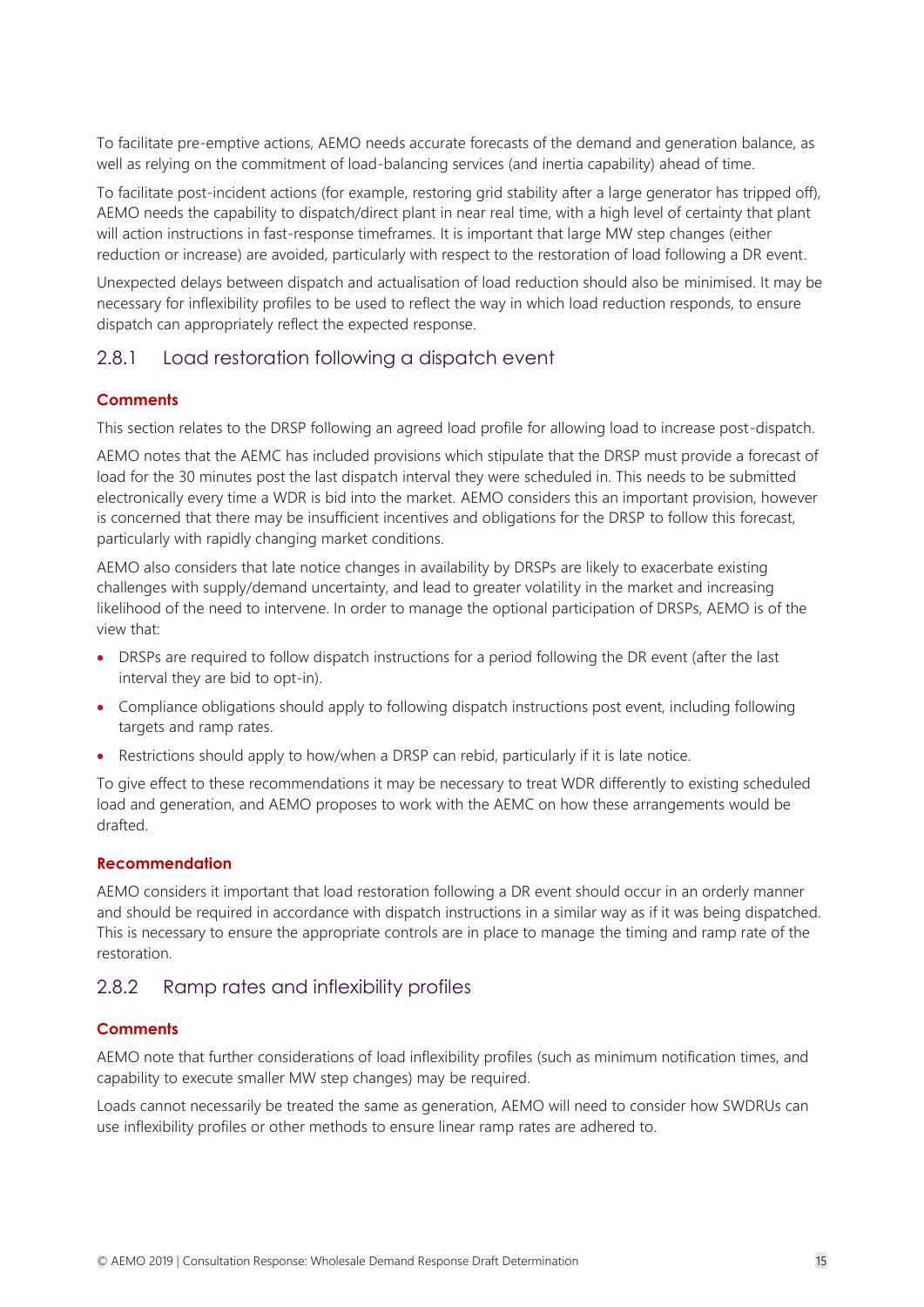#### **Recommendation**

AEMO proposes that this is address in procedures and further consultation outside of the Final Rule determination.

#### 2.8.3 Directions

#### **Comments**

In response to the question of the applicability of directions to a DRSP raised in the Draft Determination, AEMO does believe there are circumstances where it may be appropriate to direct a DRSP. This could be to direct a scheduled WDRU to come on or off. Because, conceptually, scheduled WDR can substitute for generation, AEMO considers that provisions for direction should apply equally to DRSPs. In applicable circumstances, where the direction requires the provision of energy or a service, directed participant compensation arrangements should also apply.

An inability to direct may result in:

- A smaller pool of directable reserves in Lack of Reserve (LOR) 2 or LOR 3 operating conditions
- A limit to tools available to AEMO in operating conditions where a load response may affect congestion in the network.
- A larger than expected load shedding amount being required by AEMO if a DRSP bids out a SWDRU in the lead up to a load shedding event.

The Draft Determination expressed the view that a DRSP should not be subject to direction because it may not have the capacity to respond, putting it in breach of the Rules (and the National Electricity Law): "the provisions relating to directions would not provide a DRSP with reasonable grounds to not respond to a direction. For example, if the DRSP had no capacity to provide a response, the NER would not necessarily accommodate this."

AEMO sees no difference between the position of a DRSP which does not have access to WDR capacity and a generator whose units are unavailable for technical or fuel supply reasons. An aggregator DRSP is, in fact, one step further removed. All that can be required of the aggregator is that it take all reasonable steps to make its SWDRU available – if that cannot reasonably be achieved (for example because it has no contractual right or direct control of the SDWRU at the relevant time), AEMO considers no breach will occur. AEMO routinely makes enquires of relevant generators when there may be a need to direct, to elicit information about their availability. The same would apply for any relevant DRSPs.

In the event that the final Rule does not extend the application of NER clause 4.8.9(a1(1) to SWDRUs, AEMO understands that it would still be possible to issue a direction to the DRSP in accordance with clause 4.8.9(a) or section 116 of the NEL, but that direction would be a 'clause 4.8.9 instruction' for the purposes of the NER.

#### 2.8.4 Telemetry

#### **Comments**

The Rule Change specifies that DRSPs will be required to provide real-time or near real-time telemetry of their present load level (and other relevant data).

#### **Recommendation**

AEMO requests that the Final Rule should allow, at a minimum, for the following through procedures or other means outside of the Rules to accommodate present unknowns:

- AEMO to have discretion to define and approve communication protocols based on industry standards and hardware offerings that will accommodate most participants in the long run.
- AEMO to have reasonable discretion to determine the granularity of required real-time data (for example, dispersed grid node loads vs aggregated nodes) on a case-by-case basis.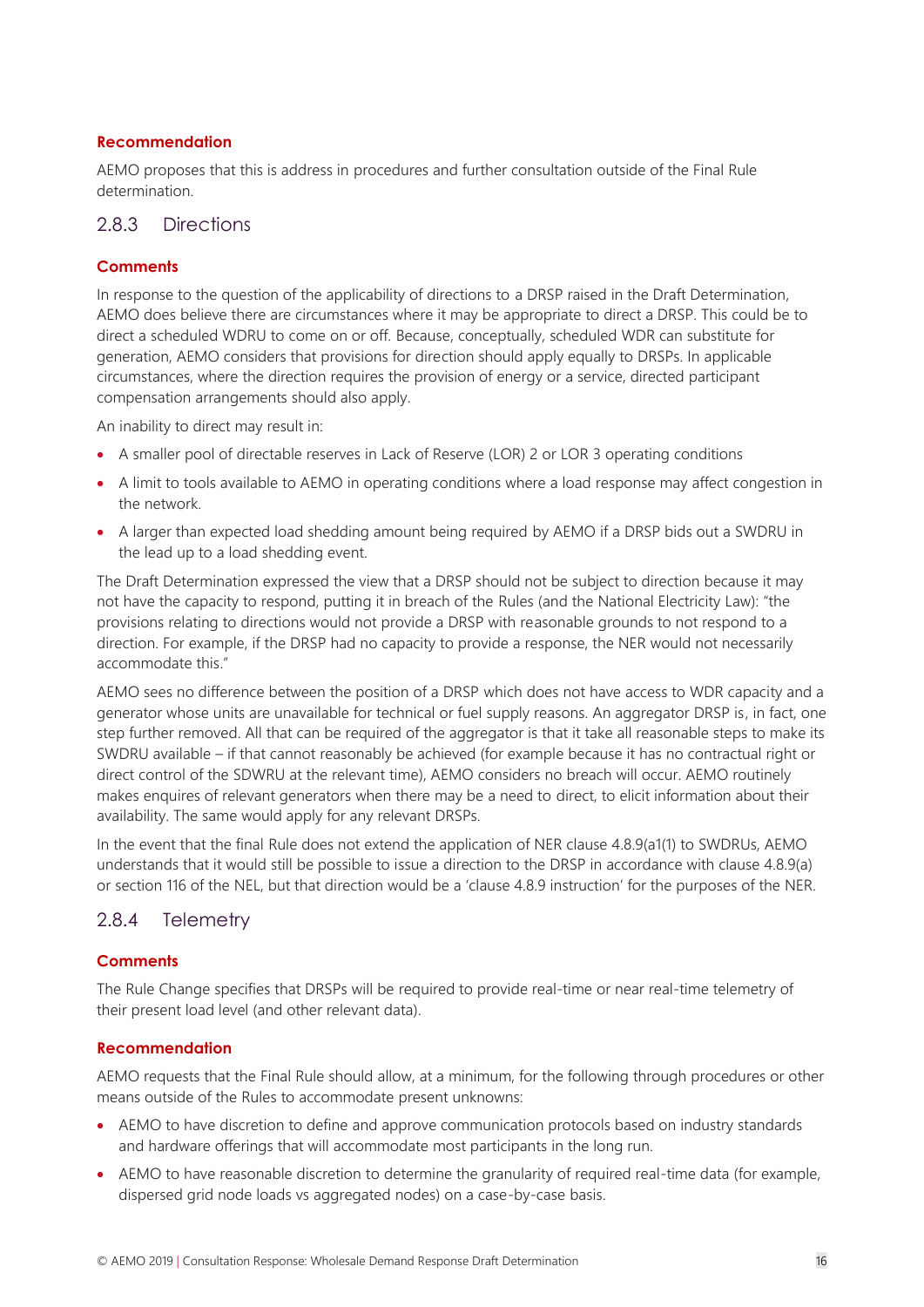The currently preferred mechanism for transmission of real-time data is an RTU/ICCP/SCADA feed (usually via an NSP).

AEMO agrees that the Rule Change should include discretion to evaluate the feasibility of allowing other types of real-time data feeds via non-SCADA channels (for example, Internet of Things [IoT] protocols).

AEMO would prefer SCADA, because it is a well-established technology and an existing key input into Energy Management Systems (EMS). However, AEMO does not want to limit demand response participation by restricting DRSPs to one protocol only.

Real-time data is required for processes including operational forecasting, contingency analysis, constraints, and conformance monitoring. For example, in cases of sustained non-conformance, AEMO should have the ability to exclude that demand response offering from the next dispatch interval (DI), for the sake of grid stability. This is congruent with AEMO's real-time VAr Dispatch for voltage control.

In summary, the considerations for real-time telemetry are:

- Aggregation vs distribution level granularity (for conformance monitoring, contingency analyses, network limits, and constraints).
- Adequacy of time resolution (4-second SCADA data vs less frequent).
- RTU/ICCP/SCADA protocols vs other means via Internet/NEMNET.

AEMO is not suggesting that the Rule Change should cover the above in detail. It merely has to create the room for managing these unknowns via procedural or other means, and also to state that prospective DRSPs will have options other than SCADA, to avoid barriers to entry.

## 2.9 Settlement and Prudentials

#### 2.9.1 Calculation of wholesale demand response settlement quantity (WDRSQ)

#### **Background and comments**

Clause 3.15.6B(c) of the Draft Rule calculates the WDRSQ for a WDRU as the sum of the baseline settlement quantity (BSQ) and the metered energy (ME). Loss factors are not considered in the settlement calculations.

Both BSQ and ME are defined as being "a positive value where the flow is towards the *transmission network connection point* to which the *connection point* is assigned and negative value where the flow is in the other direction". Consequently, the WDRSQ should be calculated as the difference between BSQ and ME.

As settlement of WDR will occur at the individual WDR level, AEMO considers it is desirable that loss factors are considered, so that quantities and prices align more closely with energy settlement under clauses 3.15.4 and 3.15.6.

#### **Recommendations**

AEMO recommends changes to the calculation of WDRSQ in clause 3.15.6B(c) such that it is determined from the difference between BSQ and ME, adjusted for loss factors.

#### 2.9.2 Limiting exposure of negative response

#### **Background and comments**

Under the Draft Rule, the calculation of WDRSQ can result in a negative quantity of demand response being exposed to the pool price, if the metered energy of a WDRU is greater than the baseline during a period of dispatch.

In theory, negative demand response means that the WDRU has increased its load at a time when it was expected to decrease. Clearly this is undesirable, so exposing the DRSP (and by implication the customer) to the pool price during these times would seem to provide a strong incentive for the DSRP and its customer to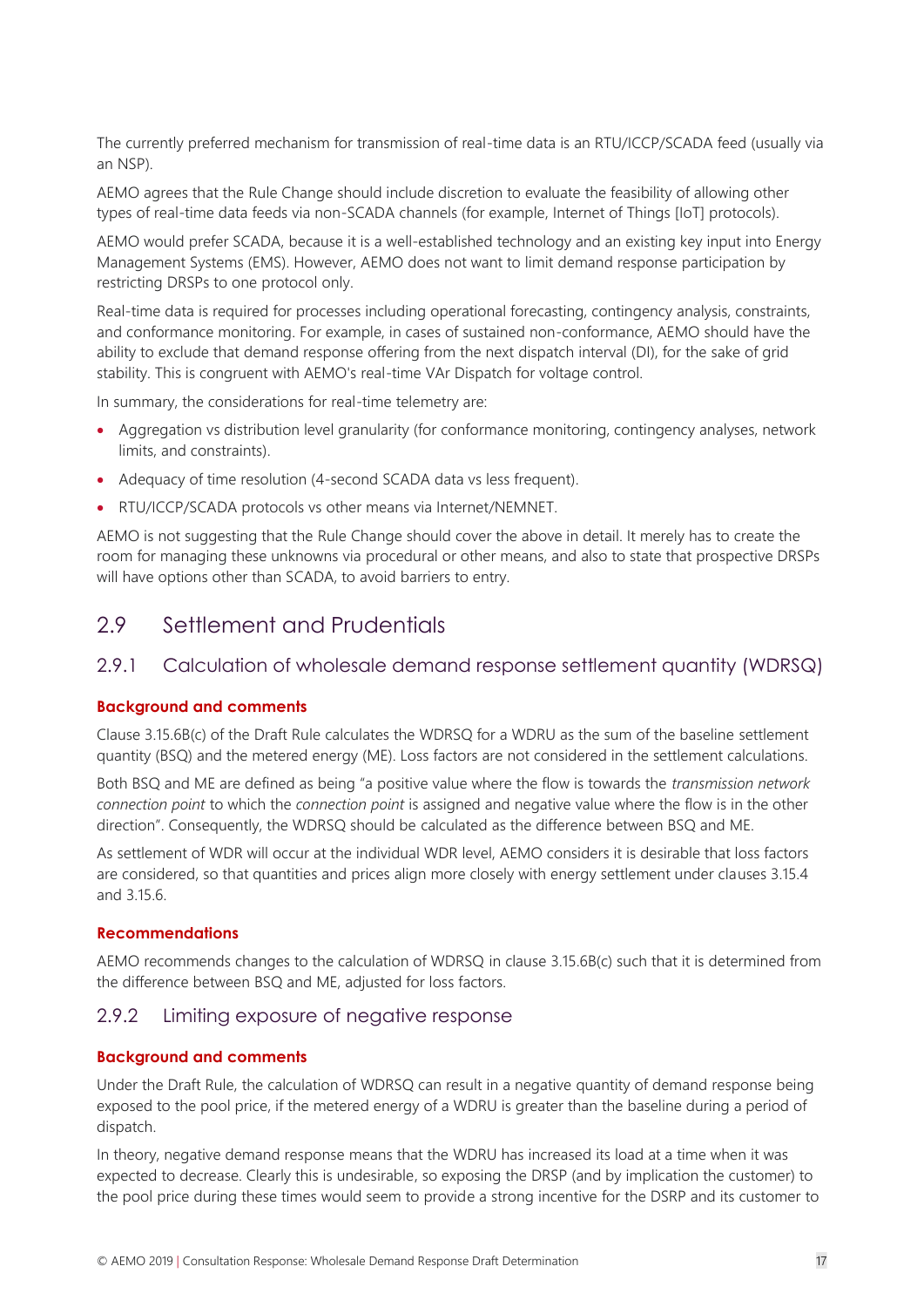manage its load to avoid this outcome. The retailer is also made whole through this arrangement, because it receives a contribution from the DRSP for the negative demand response which reduces its pool exposure down to the level of the baseline.

However, baselining is an inexact science. Standard baselining methods rely on historical meter data over a period of time and make adjustments to more accurately reflect on-the-day usage. The uncertainty inherent in any baseline methodology means the customer could be deemed to have exceeded its baseline even though it genuinely tried to reduce its demand on the day. In such circumstances, the DRSP and potentially the customer could find themselves exposed to very high pool prices which they cannot control.

For AEMO, this creates the risk that the DRSP may be a pool price payer rather than a pool price recipient, which would require AEMO to develop further prudential requirements for registering DRSPs. The obligation to provide bank guarantees, and the difficulty for AEMO in specifying the size of the prudential requirement, would create additional barriers to provision of this service. For customers, there is the likelihood that the DRSP would seek to pass this risk through to them, and this could deter them from participating in the scheme.

#### **Recommendation**

To mitigate the risk of customers and DRSPs being exposed to the pool price, and avoid unnecessary complexity in prudential processes, AEMO recommends that the formulation of WDRSQ be changed to prevent negative demand response occurring.

AEMO does not foresee this creating a problem for the retailer, given it needs to estimate the actual load (rather than the baseline) when hedging its exposure. Note that the retailer cannot rely on hedging to the baseline amount, because it will find it hard to predict what the baseline will be in advance and also will not be sure that the DRSP will be dispatched in any case.

#### 2.9.3 Wholesale demand regional reimbursement rate

#### **Background and comments**

The Draft Rule requires the AER to determine the wholesale demand regional reimbursement rate (WDRRR) for each region, to be calculated as the load weighted average spot price for the regional reference node. The WDRRR would be determined quarterly using price data from the previous 12-month period.

AEMO recognises that the WDRRR seeks to reimburse the retailer for costs associated with lost energy sales from its customers who are dispatched to provide demand response, which may include hedging costs. Such underlying costs may vary throughout a year due to seasonal, day-of-week and time-of-day effects.

In addition, while the Draft Determination explains that the AER has been chosen to determine the WDRRR due to its existing functions relating to the monitoring of wholesale electricity markets, the Draft Rule is prescriptive in stipulating how the WDRRR is to be calculated, via a transparent and simple calculation.

#### **Recommendations**

AEMO recommends that:

- The AEMC considers the merit of including seasonality, day-of-week and time-of-day effects in the calculation of the WDRRR.
- If the WDRRR methodology is prescribed in the Draft Rule and relies solely on data possessed by AEMO, it should be calculated by AEMO to reduce administrative complexity.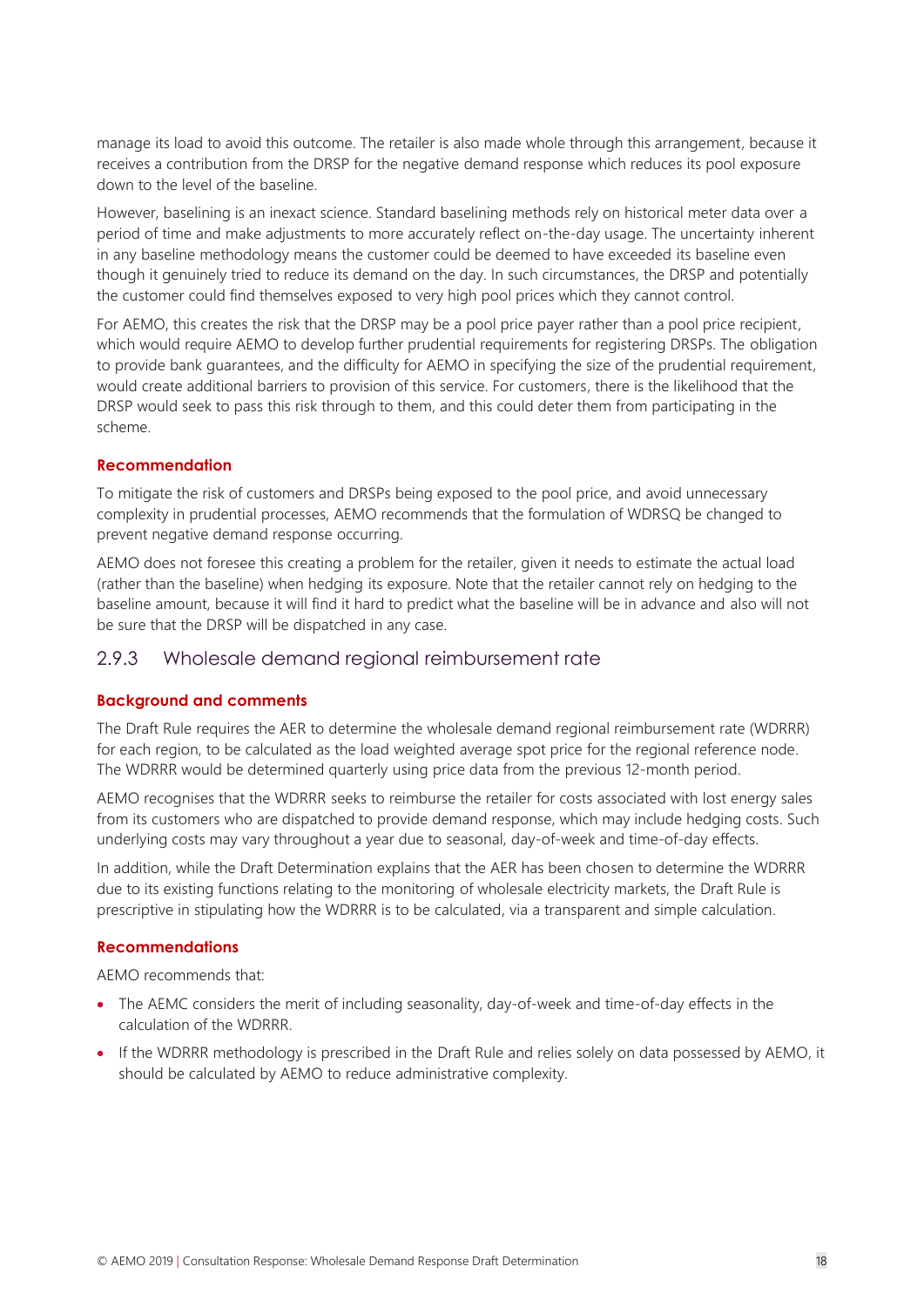#### 2.9.4 Recovery of contingency raise services costs

#### **Background and comments**

The Draft Rule requires DRSPs to pay a portion of the contingency raise FCAS costs. The Draft Determination articulates the principle of aligning the arrangements for generation and WDR to the greatest practicable extent, though does not specifically explain the decision to levy contingency raise costs on DRSPs.

While AEMO agrees with the principle of aligning the arrangements for generation and WDR to the greatest practicable extent, AEMO considers it implausible that a SWDRU could trigger a need for contingency raise services. Consequently, the allocation of these costs to DRSPs is not aligned with the principle of causer pays.

#### **Recommendation**

AEMO recommends that DRSPs are excluded from the recovery of contingency raise FCAS costs.

#### 2.9.5 Causer pays cost recovery for regulation services

#### **Recommendation**

Adding Causer pays to the settlement arrangements will add cost and complexity to AEMO's settlements system implementation. AEMO recommends the AEMC review the inclusion of DRSPs in these arrangements, because the likely benefit of inclusion will outweigh the cost and complexity of inclusion.

In addition to AEMO system costs, the ability to assign a Causer pays contribution factor to a DRSP would require the individual WDRUs to have 4-second SCADA monitoring. At this stage, AEMO cannot confirm that this will be the case, and must then define a way of determining their contribution other than via 4-second SCADA (as outlined in the Causer pays procedures).

In the absence of Causer pays arrangements for DRSPs, any deviations caused by WDRUs not meeting targets will go to the residual and be recovered from Market Customers based on customer energy.

#### 2.9.6 Prudential calculation

#### **Comments**

If the suggested removal of negative demand response is not amenable to the AEMC then AEMO will need to set Prudential requirements for DRSPs as it does for other market participants (clause 3.3.8) especially in relation to contribution factors, potential Causer pays exposure, and the potential for DRSPs to be exposed to pool prices where the reimbursement rate exceeds the pool price for the dispatch interval the DRSP has been dispatched into.

#### **Recommendation**

AEMO recommends the AEMC add a further passage in 3.3.8 that considers the baseline amounts in its calculation of the amount of credit support and the type of credit support from DRSPs.

In addition, this may also be a factor in Retailer prudential assessment, given the Retailer exposure to DSRP dispatch of SWDRUs containing the WDRUs of the NMIs for which they are the FRMP.

#### 2.9.7 Participant fees

#### **Comments**

AEMO understands that each DRSP will be subject to the payment of participant fees calculated under clause 2.11. AEMO's current fee structure expires on 30 June 2021, and does not consider the role of DRSPs in participating in the market. AEMO intends to consult on a new fee structure, which will come into effect from 1 July 2021, and anticipates consideration of the extent to which DRSPs participate in the market and the participant fees they should be liable for.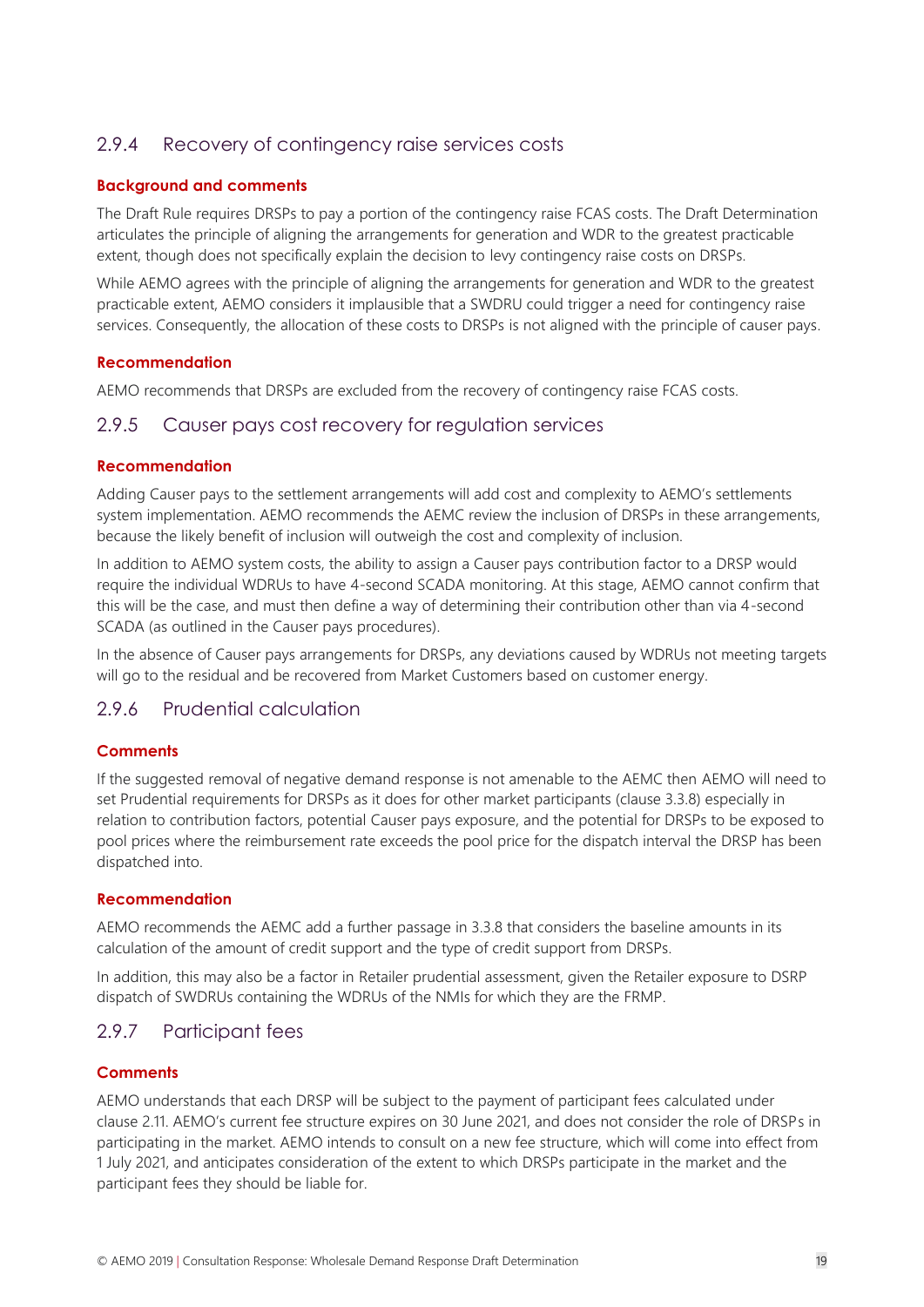Further, the Draft Rule does not contemplate contributions from DRSPs to the Participant Compensation Fund.

#### **Recommendation**

AEMO considers that, as a scheduled participant, the DRSP should be subject to fees associated with the Participant Compensation Fund, as set out in clause 3.16.1. Therefore, AEMO suggests DRSPs are explicitly included in this clause.

## 2.10 Market Settlement and Transfer Solution (MSATS)

#### **Comments**

The Draft Rule and Draft Determination identify that existing MSATS Procedures would be impacted by WDR, and it will be necessary to consult on changes to these procedures and for AEMO to make changes to corresponding IT systems.

In particular, AEMO considers it will be necessary to create a new participant role in the MSATS Procedures for the DRSP, which will be used to coordinate the provision of information to the DRSP by AEMO and other participants and service providers.

However, AEMO considers that in implementing WDR, other functions associated with managing the inventory of WDRU, baselines, and other standing data may be done separately from AEMO's existing MSATS system.

#### **Recommendation**

AEMO recommends that the final Rule and determination is not prescriptive on the solution design, to allow flexibility for AEMO to implement the most efficient design.

## 2.11 Other matters for consideration

#### 2.11.1 FCAS and energy dispatch

#### **Comments**

There are three separate options for allowing a DRSP and its WDRU to supply both FCAS and energy:

- a. FCAS trapezium for full optimisation,
- b. DR DUID and FCAS DUID separately dispatched, or
- c. Only FCAS or demand response allowed at NMI.

The Draft Rule has chosen option b. However, if the AEMC imagines that in future the DRSP will want to provide both, an optimisation approach will be beneficial, which will likely be reflected in the FCAS trapezium approach applied to generation bidding.

At this stage this approach may not be warranted, because the markets that demand response can provide services into are limited, and will likely be further limited with the introduction of 5-minute settlement in 2021.

#### **Recommendation**

AEMO recommends that the final Rule should allow flexibility for the co-optimisation of energy and FCAS from a DRSP to evolve in the future, potentially by allowing for the treatment of energy and FCAS dispatch of DRSPs to be described in procedures.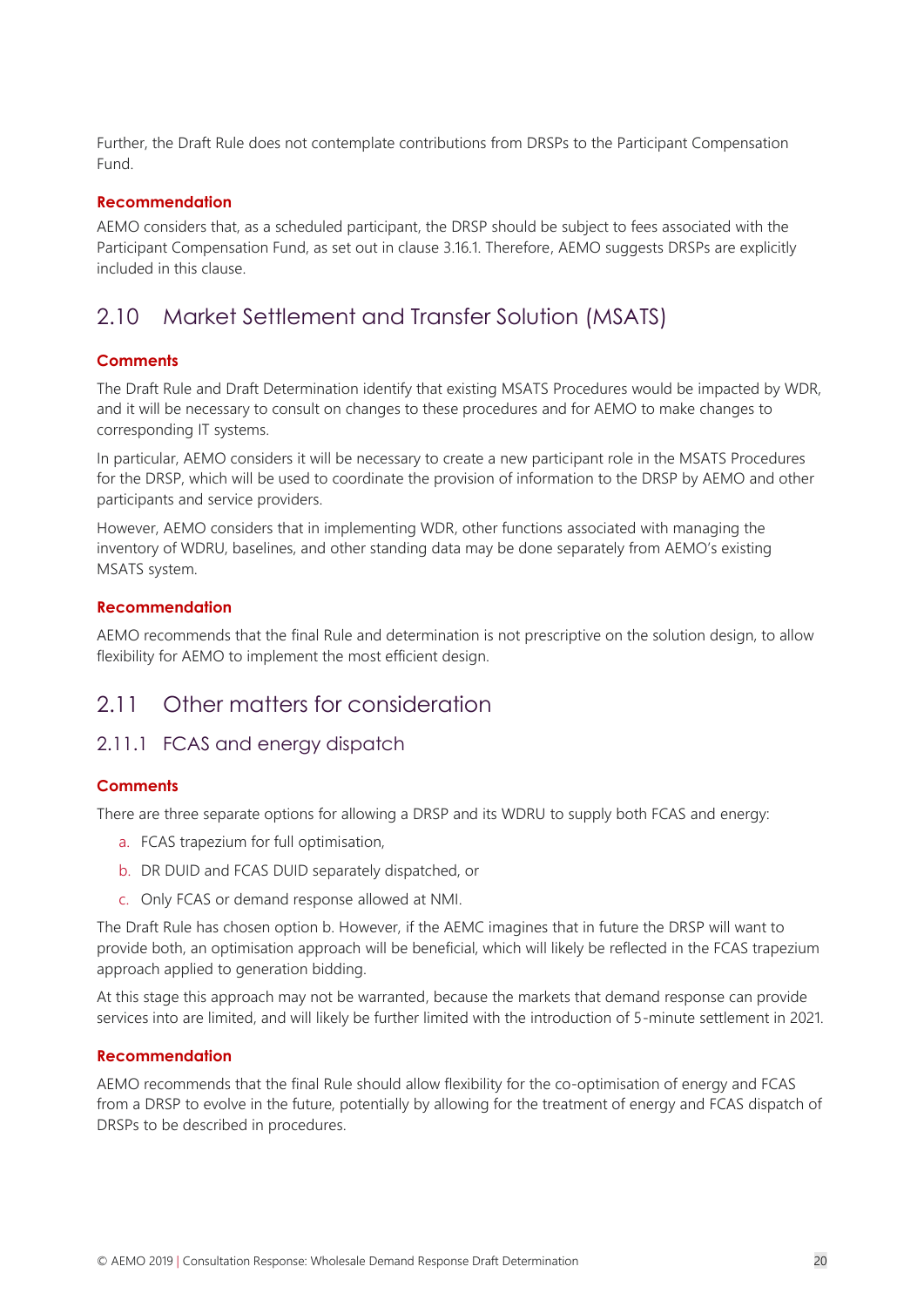### 2.11.2 Reliability and Emergency Reserve Trader (RERT)

#### **Comments**

The transitional provisions (Draft Rule clause 11.[118].5) require AEMO to update the RERT procedures and publish them by 1 July 2022. There is no relief provided from the Rules consultation provisions. By contrast, the Reliability Panel does get relief from the Rules consultation provisions in proposed clause 11.[118].7 in its obligation to update the RERT Guidelines by the same date.

The draft rule explicitly prevents scheduled WDR from being used to as part of a RERT contract. This also aligns with provisions in the Enhanced RERT rule which contains an explicit restriction on reserves being available for dispatch in the previous 12 months

AEMO is concerned about the pool of resources available for RERT contracts may be diminished due to WDR, and particularly the 12 month restriction. This restriction may be unnecessarily conservative, and prevent flexibility in using resources in the most appropriate way to avoid involuntary load shedding

#### **Recommendation**

The 12 month out-of-market requirement is overly restrictive, and AEMO would suggest a shorter time frame for market exclusion – perhaps 6 months.

In addition, it is preferable for AEMO to have the same relief from the Rules consultation procedures for updates to the RERT procedures.

AEMO's RERT procedures are required by clause 3.20.7(e) to take into account the Reliability Panel's RERT Guidelines. This will be very difficult if they are being changed at the same time. It may be preferable for AEMO to ask for staggered publication dates (for example, the RERT Guidelines some months earlier) so AEMO can take account of the RERT Guidelines in its procedures. Note that the extent of the difference between the publication dates should depend on whether AEMO succeeds in getting relief from the Rules consultation procedures.

#### 2.11.3 Demand Side Participation (DSP) information

#### **Comments**

The Draft Determination described some negative stakeholder feedback regarding the operation of the DSP portal, much of which had not previously been passed to AEMO. AEMO would welcome the opportunity to work directly with stakeholders providing information into the portal to address some of the more operational concerns.

AEMO agrees with many of the amendments to clause 3.7D in the Draft Rule, including the reference to load adjustment rather than curtailment, the requirement for participants to notify AEMO even if they have no DSP information to report, and the introduction of civil penalties for non-compliance.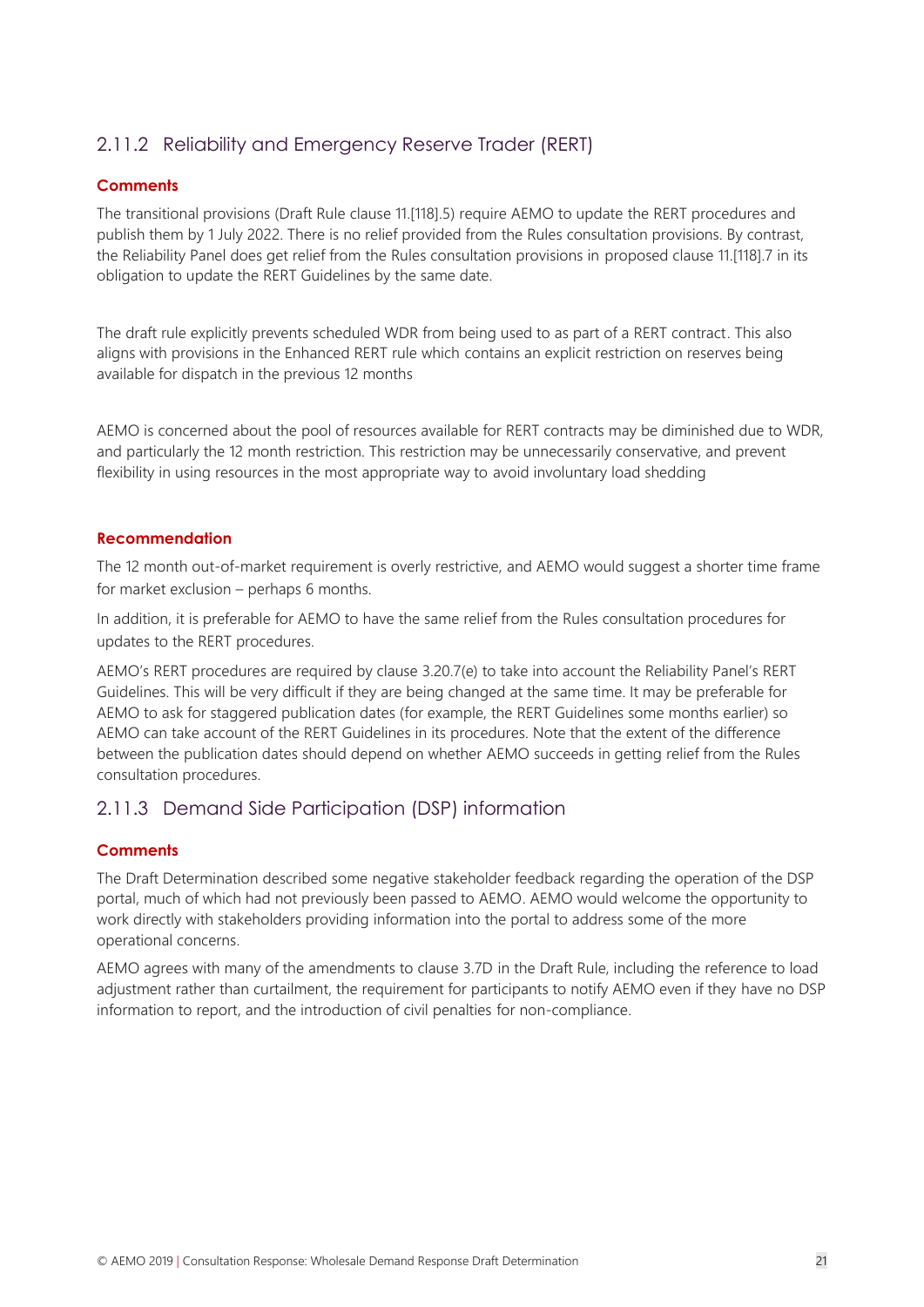## **3. System design**

Based on the Draft Determination AEMO has begun consideration of the system design to deliver Wholesale Demand Response. This is expected to involve changes to a number of existing AEMO systems, but will also involve new systems and capabilities being developed.

The figure below shows an initial view of the high-level process of information and data between the new participant (the DRSP) and AEMO systems (both new and envisaged).

AEMO will continue to develop the system design in cooperation with the AEMC and industry stakeholders.